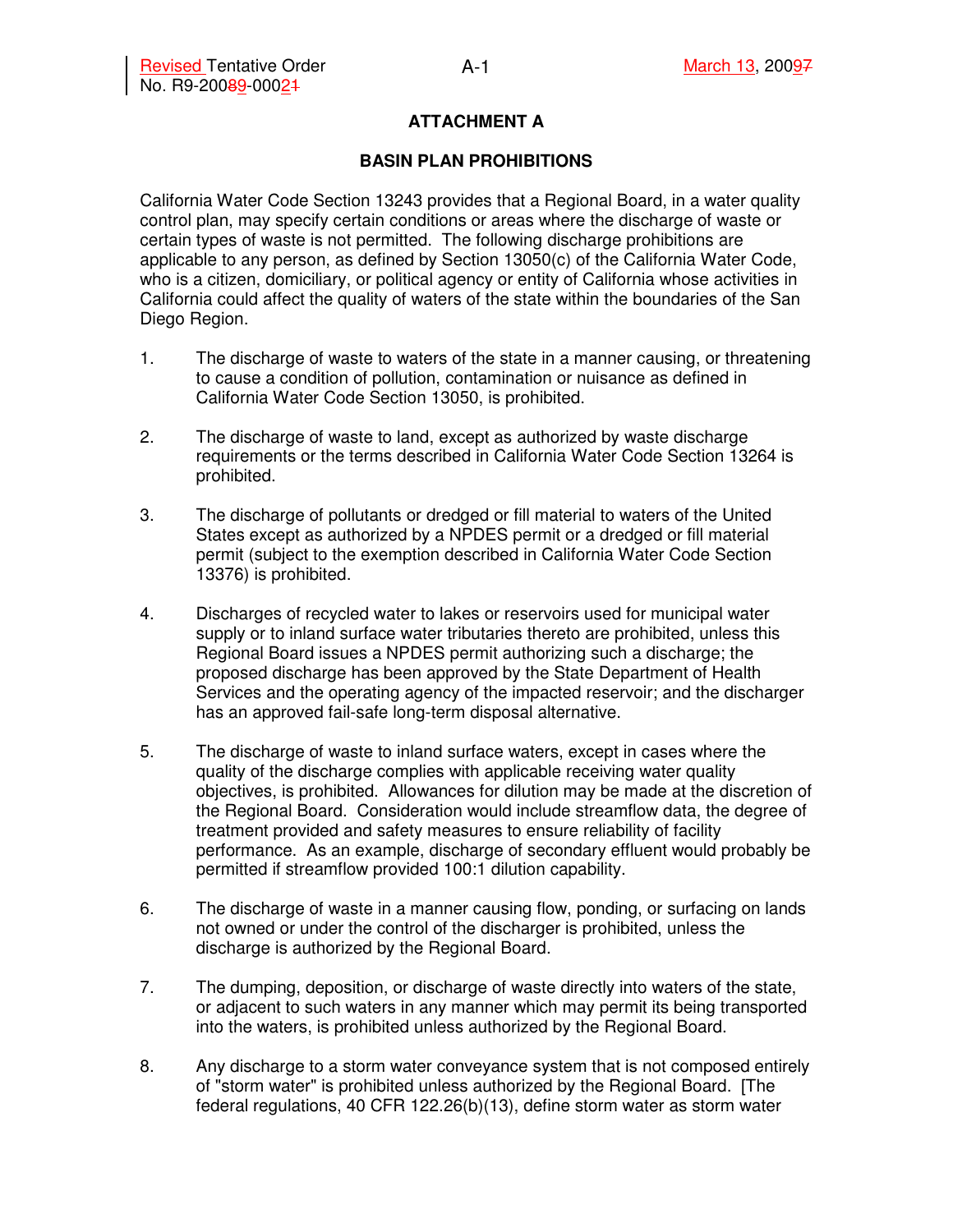runoff, snow melt runoff, and surface runoff and drainage. 40 CFR 122.26(b)(2) defines an illicit discharge as any discharge to a storm water conveyance system that is not composed entirely of storm water except discharges pursuant to a NPDES permit and discharges resulting from fire fighting activities. [§122.26 amended at 56 FR 56553, November 5, 1991; 57 FR 11412, April 2, 1992].

- 9. The unauthorized discharge of treated or untreated sewage to waters of the state or to a storm water conveyance system is prohibited.
- 10. The discharge of industrial wastes to conventional septic tank/subsurface disposal systems, except as authorized by the terms described in California Water Code Section 13264, is prohibited.
- 11. The discharge of radioactive wastes amenable to alternative methods of disposal into the waters of the state is prohibited.
- 12. The discharge of any radiological, chemical, or biological warfare agent into waters of the state is prohibited.
- 13. The discharge of waste into a natural or excavated site below historic water levels is prohibited unless the discharge is authorized by the Regional Board.
- 14. The discharge of sand, silt, clay, or other earthen materials from any activity, including land grading and construction, in quantities which cause deleterious bottom deposits, turbidity or discoloration in waters of the state or which unreasonably affect, or threaten to affect, beneficial uses of such waters is prohibited.
- 15. The discharge of treated or untreated sewage from vessels to Mission Bay, Oceanside Harbor, Dana Point Harbor, or other small boat harbors is prohibited.
- 16. The discharge of untreated sewage from vessels to San Diego Bay is prohibited.
- 17. The discharge of treated sewage from vessels to portions of San Diego Bay that are less than 30 feet deep at mean lower low water (MLLW) is prohibited.
- 18. The discharge of treated sewage from vessels, which do not have a properly functioning US Coast Guard certified Type I or Type II marine sanitation device, to portions of San Diego Bay that are greater than 30 feet deep at mean lower low water (MLLW) is prohibited.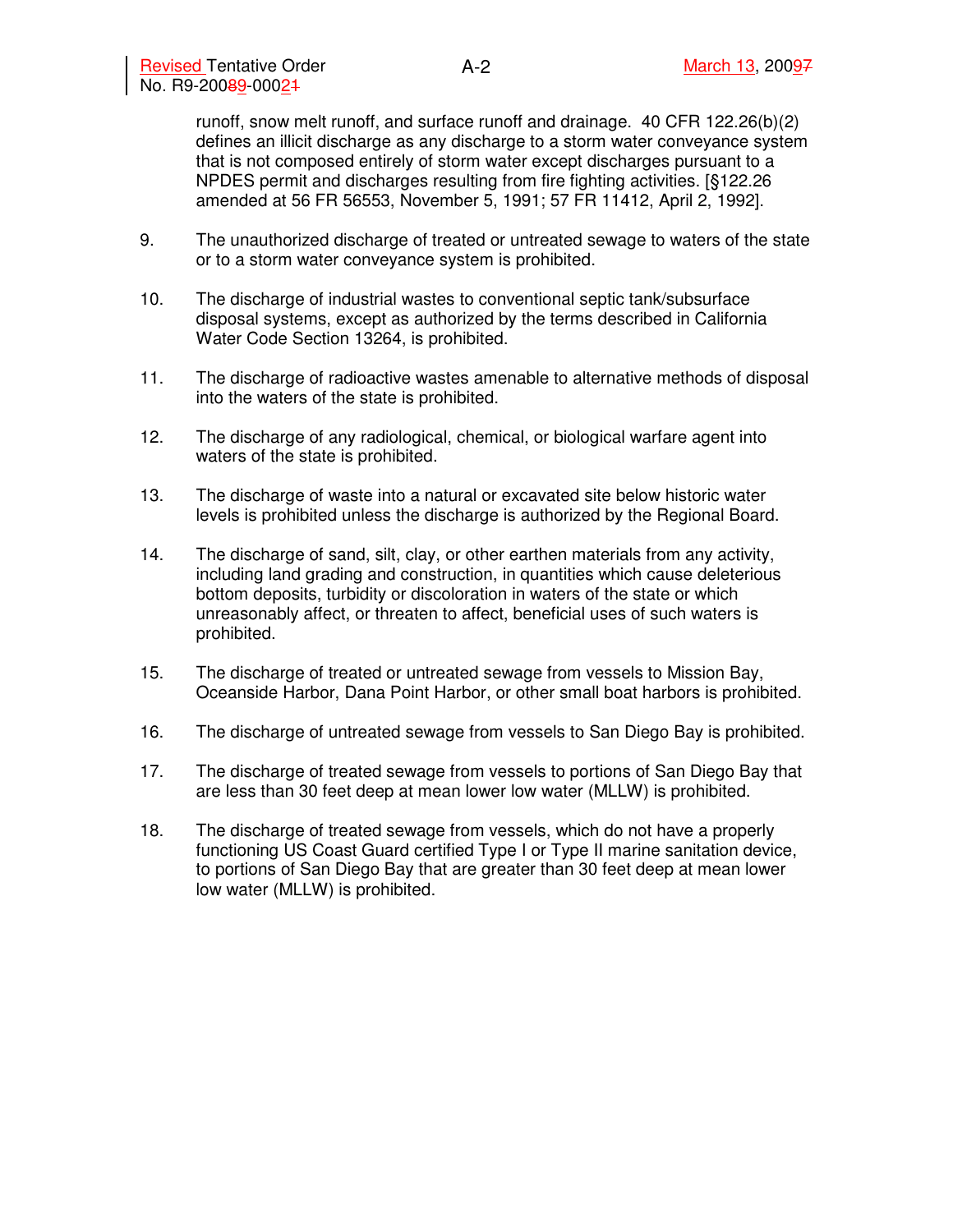# **ATTACHMENT B**

## **STANDARD PROVISIONS, REPORTING REQUIREMENTS, AND NOTIFICATIONS**

### **1. STANDARD PROVISIONS – PERMIT COMPLIANCE [40 CFR 122.41]**

- (a) Duty to comply  $[40$  CFR 122.41(a)].
	- (1) The Copermittee must comply with all of the conditions of this Order. Any noncompliance constitutes a violation of the Clean Water Act (CWA) and the California Water Code (CWC) and is grounds for enforcement action, for permit termination, revocation and reissuance, or modification; or denial of a permit renewal application.
	- (2) The Copermittee shall comply with effluent standards or prohibitions established under section 307(a) of the CWA toxic pollutants and with standards for sewage sludge use or disposal established under section 405(d) of the CWA within the time provided in the regulations that establish these standards or prohibitions or standards for sewage sludge use or disposal, even if the Order has not yet been modified to incorporate the requirement.
- (b) Need to halt or reduce activity not a defense  $[40 \text{ CFR } 122.41(c)]$ . It shall not be a defense for the Copermittee in an enforcement action that it would have been necessary to halt or reduce the permitted activity in order to maintain compliance with the conditions of this Order.
- (c) Duty to mitigate  $[40 \text{ CFR } 122.41(d)]$ . The Copermittee shall take all reasonable steps to minimize or prevent any discharge or prevent any discharge or sludge use or disposal in violation of this Order that has a reasonable likelihood of adversely affecting human health or the environment.
- (d) Proper operation and maintenance  $[40 \text{ CFR } 122.41(e)]$ . The Copermittee shall at all times properly operate and maintain all facilities and systems of treatment and control (and related appurtenances) which are installed or used by the Copermittee to achieve compliance with the conditions of this Order. Proper operation and maintenance also includes adequate laboratory controls and appropriate quality assurance procedures. This provision requires the operation of back-up or auxiliary facilities or similar systems that are installed by the Copermittee only when necessary to achieve compliance with the conditions of this Order.
- (e) Property rights [40 CFR 122.41(g)].
	- (1) This Order does not convey any property rights of any sort or any exclusive privilege.
	- (2) The issuance of this Order does not authorize any injury to persons or property or invasion of other private rights, or any infringement of State or local law or regulations.
- (f) Inspection and entry [40 CFR 122.41(i)]. The Copermittee shall allow the Regional Water Quality Control Board, San Diego Region (Regional Board), State Water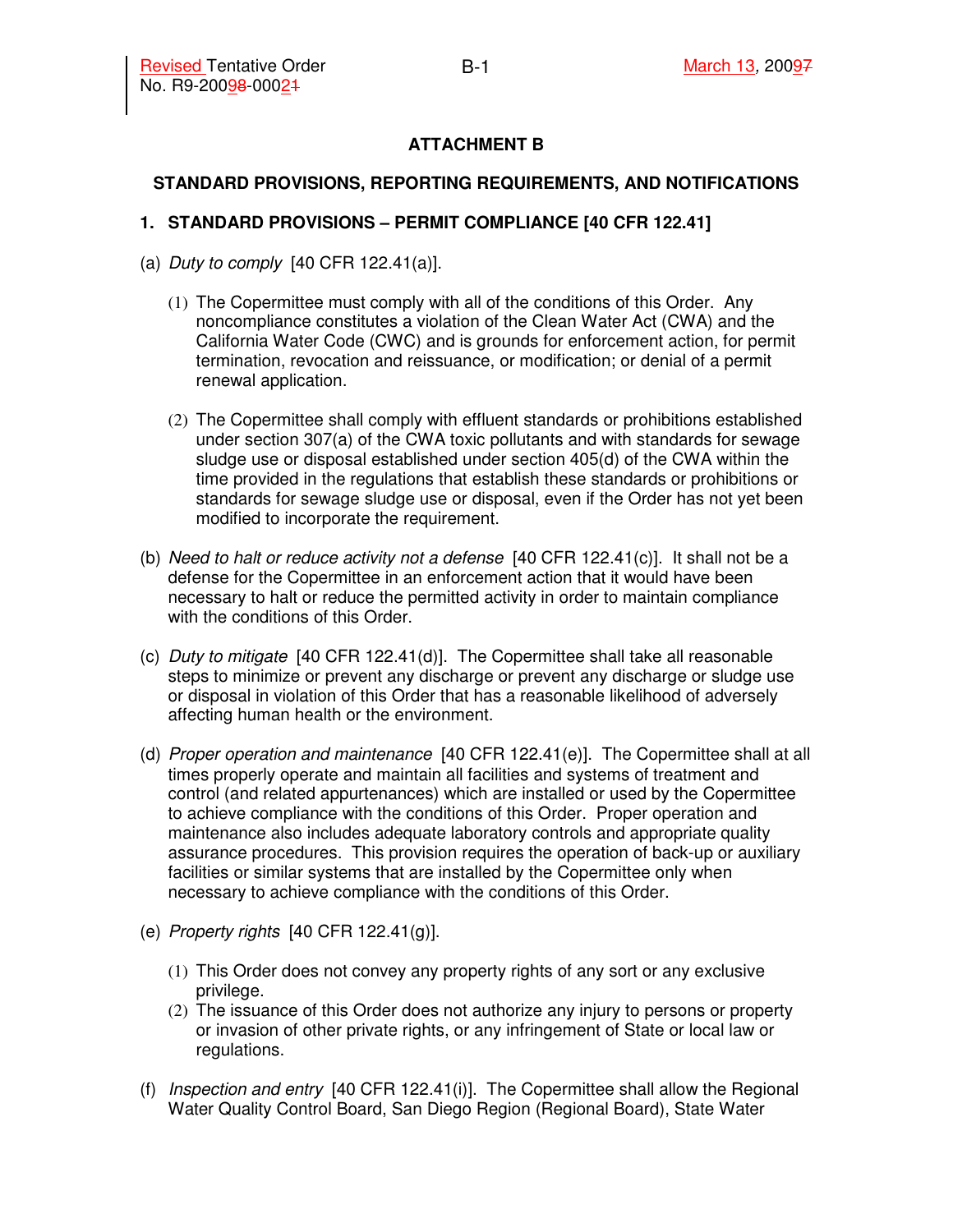Resources Control Board (SWRCB), United States Environmental Protection Agency (USEPA), and/or their authorized representatives (including an authorized contractor acting as their representative), upon presentation of credentials and other documents as may be required by law, to:

- (1) Enter upon the Copermittee's premises where a regulated facility or activity is located or conducted, or where records must be kept under the conditions of this Order;
- (2) Have access to and copy, at reasonable times, any records that must be kept under the conditions of this Order;
- (3) Inspect and photograph, at reasonable times, any facilities, equipment (including monitoring and control equipment), practices, or operations regulated or required under this Order; and
- (4) Sample or monitor, at reasonable times, for the purpose of assuring Order compliance or as otherwise authorized by the CWA or the CWC, any substances or parameters at any location.
- (g) Bypass [40 CFR 122.41(m)]
	- (1) Definitions:
		- i) "Bypass" means the intentional diversion of waste streams from any portion of a treatment facility.
		- ii) "Severe property damage" means substantial physical damage to property, damage to the treatment facilities, which causes them to become inoperable, or substantial and permanent loss of natural resources that can reasonably be expected to occur in the absence of a bypass. Severe property damage does not mean economic loss caused by delays in production.
	- (2) Bypass not exceeding limitations The Copermittee may allow any bypass to occur which does not cause exceedances of effluent limitations, but only if it also is for essential maintenance to assure efficient operation. These bypasses are not subject to the provisions listed in Standard Provisions – Permit Compliance  $(g)(3)$ ,  $(g)(4)$  and  $(g)(5)$  below.
	- (3) Prohibition of Bypass Bypass is prohibited, and the Regional Board may take enforcement action against a Copermittee for bypass, unless:
		- i) Bypass was unavoidable to prevent loss of life, personal injury, or severe property damage;
		- ii) There were no feasible alternatives to the bypass, such as the use of auxiliary treatment facilities, retention of untreated wastes, or maintenance during normal periods of equipment downtime. This condition is not satisfied if adequate back-up equipment should have been installed in the exercise of reasonable engineering judgment to prevent a bypass which occurred during normal periods of equipment downtime or preventive maintenance; and
		- iii) The Copermittee submitted notice as required under Standard Provisions Permit Compliance (g)(3) above.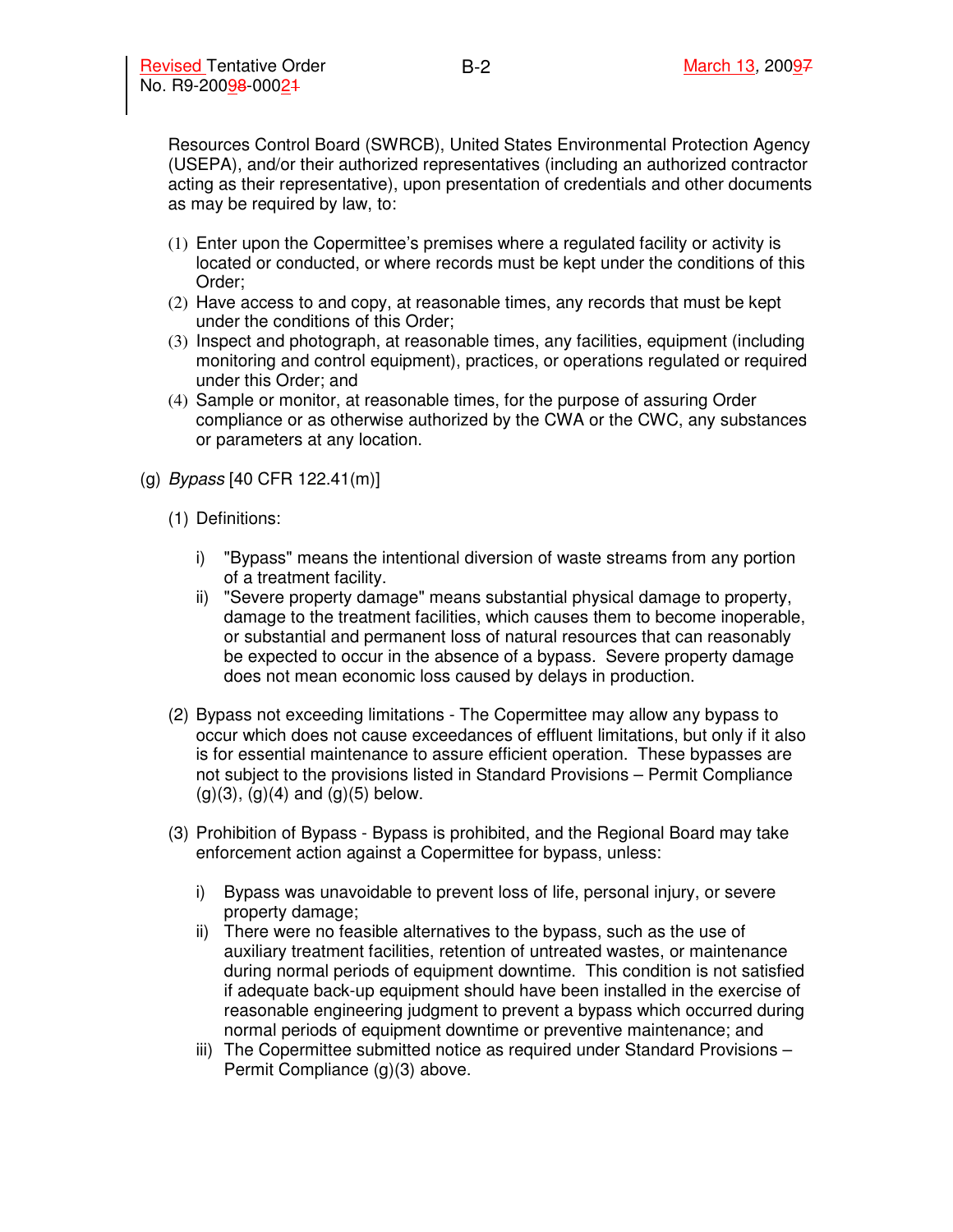(4) Notice

- i) Anticipated bypass. If the Copermittee knows in advance of the need for a bypass, it shall submit a notice, if possible at least ten days before the date of the bypass.
- ii) Unanticipated bypass. The Copermittee shall submit notice of an unanticipated bypass as required in Standard Provisions 5(e) below (24-hour notice).
- (h)  $Upset$  [40 CFR 122.41(n)] Upset means an exceptional incident in which there is unintentional and temporary noncompliance with technology based effluent limitations because of factors beyond the reasonable control of the Copermittee. An upset does not include noncompliance to the extent caused by operational error, improperly designed treatment facilities, inadequate treatment facilities, lack of preventive maintenance, or careless or improper operation.
	- (1) Effect of an upset. An upset constitutes an affirmative defense to an action brought for noncompliance with such technology based permit effluent limitations if the requirements of Standard Provisions – Permit Compliance (h)(2) below are met. No determination made during administrative review of claims that noncompliance was caused by upset, and before an action for noncompliance, is final administrative action subject to judicial review.
	- (2) Conditions necessary for a demonstration of upset. A Copermittee who wishes to establish the affirmative defense of upset shall demonstrate, through properly signed, contemporaneous operating logs, or other relevant evidence that:
		- i) An upset occurred and that the Copermittee can identify the cause(s) of the upset;
		- ii) The permitted facility was at the time being properly operated;
		- iii) The Copermittee submitted notice of the upset as required in Standard Provisions – Permit Compliance (5)(e)(ii)(B) below (24-hour notice); and
		- iv) The Copermittee complied with any remedial measures required under Standard Provisions – Permit Compliance 1(c) above.
	- (3) Burden of Proof. In any enforcement proceeding, the Copermittee seeking to establish the occurrence of an upset has the burden of proof.

## **2. STANDARD PROVISIONS – PERMIT ACTION**

- (a) General [40 CFR 122.41(f)] This Order may be modified, revoked and reissued, or terminated for cause. The filing of a request by the Copermittee for modification, revocation and reissuance, or termination, or a notification of planned changes or anticipated noncompliance does not stay any Order condition.
- (b) Duty to reapply  $[40 \text{ CFR } 122.41 \text{ (b)}]$ . If the Copermittee wishes to continue an activity regulated by this Order after the expiration date of this Order, the Copermittee must apply for and obtain new permit.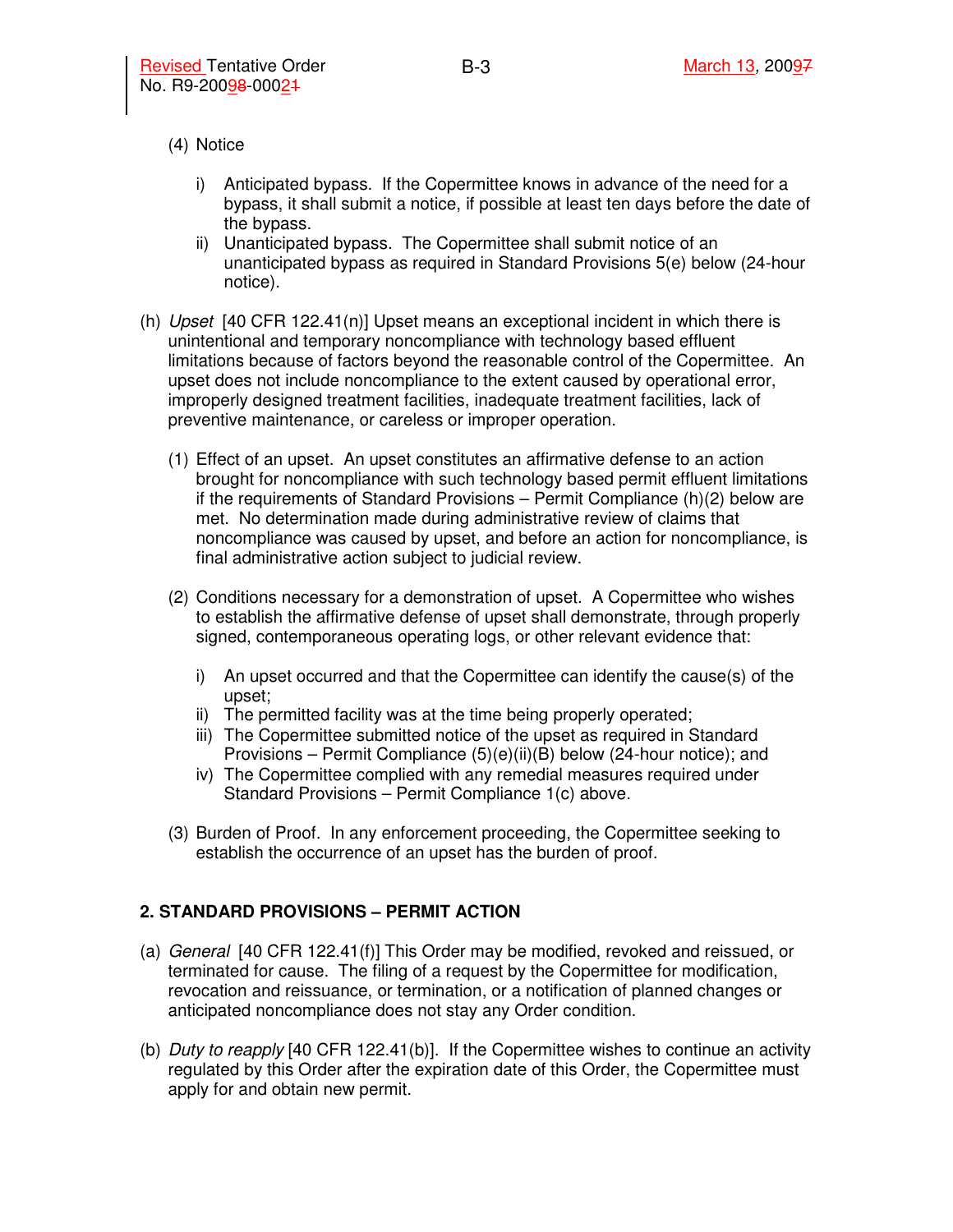(c) Transfers. This Order is not transferable to any person except after notice to the Regional Board. The Regional Board may require modification or revocation and reissuance of the Order to change the name of the Copermittee and incorporate such other requirements as may be necessary under the CWA and the CWC.

### **3. STANDARD PROVISIONS – MONITORING**

- (a) Samples and measurements taken for the purpose of monitoring shall be representative of the monitored activity. [40 CFR Section 122.41 (j) (1)]
- (b) Monitoring results must be conducted according to test procedures under 40 CFR Part 136, or in the case of sludge use or disposal, approved under 40 CFR Part 136 unless otherwise specified in 40 CFR Part 503 unless other test procedures have been specified in this Order [40 CFR Section 122.41(j)(4)][40 CFR Section 122.44(i)(1)(iv)].

## **4. STANDARD PROVISIONS – RECORDS**

- (a) Except for records of monitoring information required by this Order related to the Copermittee's sewage sludge use and disposal activities, which shall be retained for a period of at least five years (or longer as required by 40 CFR Part 503), the Copermittee shall retain records of all monitoring information, including all calibration and maintenance records and all original strip chart recordings for continuous monitoring instrumentation, copies of all reports required by this Order, and records of all data used to complete the application for this Order, for a period of at least three (3) years from the date of the sample, measurement, report or application, This period may be extended by request of the Regional Water Board Executive Officer at any rime [40 CFR Section 122.41(j)(2)].
- (b) Records of monitoring information [40 CFR 122.41(j) (3)] shall include:
	- (1) The date, exact place, and time of sampling or measurements;
	- (2) The individual(s) who performed the sampling or measurements;
	- (3) The date(s) analyses were performed;
	- (4) The individual(s) who performed the analyses;
	- (5) The analytical techniques or methods used; and
	- (6) The results of such analyses.
- (c) Claims of confidentiality [40 CFR Section 122.7(b)] of the following information will be denied:
	- (1) The name and address of any permit applicant or Copermittee; and
	- (2) Permit applications and attachments, permits and effluent data.

## **5. STANDARD PROVISIONS – REPORTING**

(a) Duty to provide information [40 CFR 122.41(h)]. The Copermittee shall furnish to the Regional Board, SWRCB, or USEPA within a reasonable time, any information which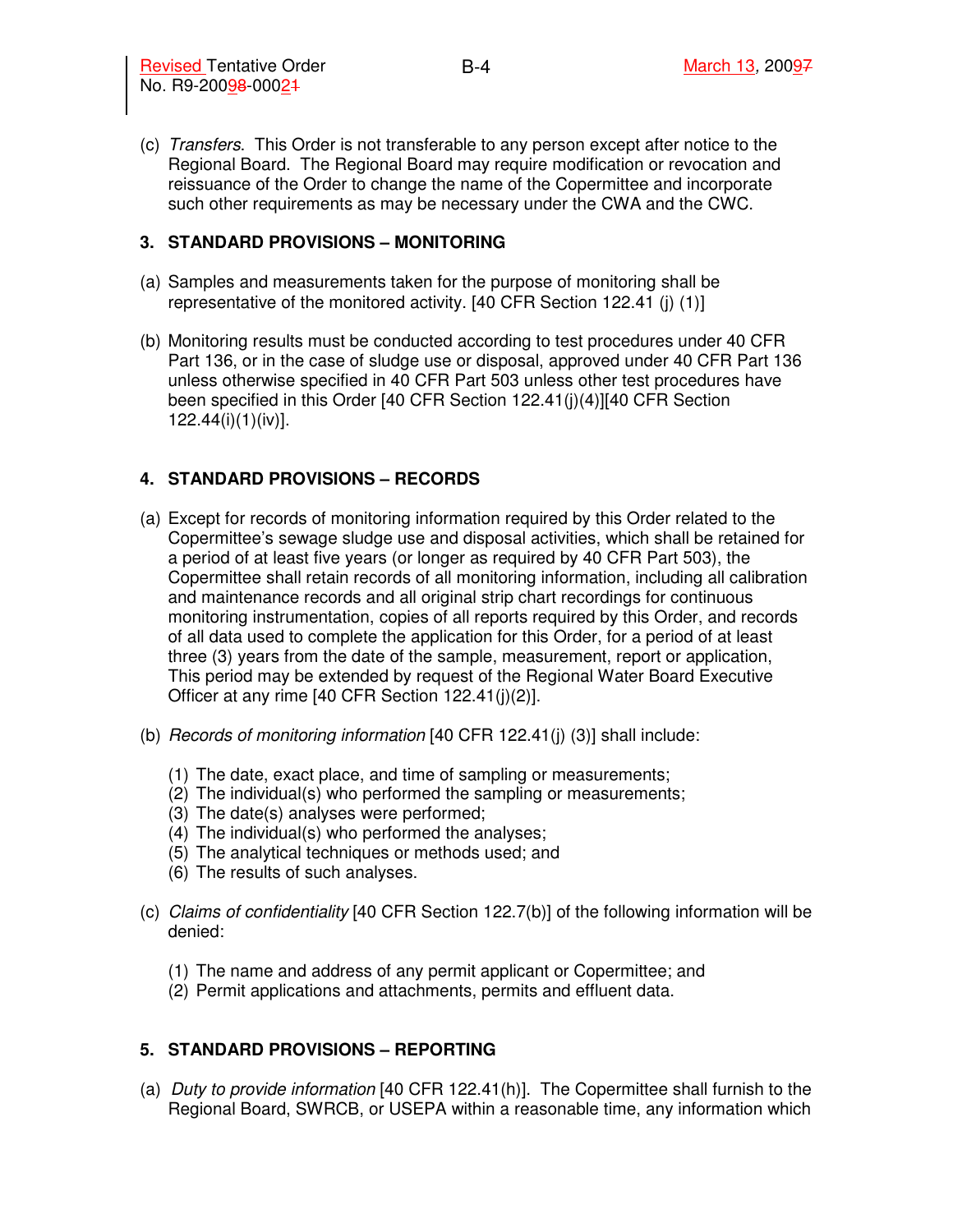the Regional Board, SWRCB, or USPEA may request to determine whether cause exists for modifying, revoking and reissuing, or terminating this Order or to determine compliance with this Order. Upon request, the Copermittee shall also furnish to the Regional Board, SWRCB, or USEPA, copies of records required to be kept by this Order.

- (b) Signatory and Certification Requirements [40 CFR 122.41(k)]
	- (1) All applications, reports, or information submitted to the Regional Board, SWRCB, or USEPA shall be signed and certified in accordance with Standard Provisions – Reporting 5(b)ii), 5(b)iii), 5(b)iv), and 5(b) (see 40 CFR 122.22)
	- (2) Applications [40 CFR 122.22(a)(3)] All permit applications shall be signed by either a principal executive officer or ranking elected official.
	- (3) *Reports* [40 CFR 122.22(b)]. All reports required by this Order, and other information requested by the Regional Board, SWRCB, or USEPA shall be signed by a person described in Standard Provisions – Reporting 5(b)(2) above, or by a duly authorized representative of that person. A person is a duly authorized representative only if:
		- i) The authorization is made in writing by a person described in Standard Provisions-Reporting 5(b)(2) above;
		- ii) The authorization specifies either an individual or a position having responsibility for the overall operation of the regulated facility or activity, such as the position of plant manager, operator of a well or a well field, superintendent, position of equivalent responsibility, or an individual or position having overall responsibility for environmental matters for the company. (A duly authorized representative may thus be either a named individual or any individual occupying a named position.); and,
		- iii) The written authorization is submitted to the Regional Water Board and State Water Board.
	- (4) Changes to authorization [40 CFR Section 122.22(c)] If an authorization under Standard Provisions – Reporting 5(b)(3)of this reporting requirement is no longer accurate because a different individual or position has responsibility for the overall operation of the facility, a new authorization satisfying the requirements of Standard Provisions – Reporting 5(b)(3) above must be submitted to the Regional Water Board and State Water Board prior to or together with any reports, information, or applications to be signed by an authorized representative.
	- (5) Certification [40 CFR Section 122.22(d)] Any person signing a document under Standard Provisions – Reporting 5(b)(2), or 5(b)(3) above shall make the following certification:

"I certify under penalty of law that this document and all attachments were prepared under my direction or supervision in accordance with a system designed to assure that qualified personnel properly gather and evaluate the information submitted. Based on my inquiry of the person or persons who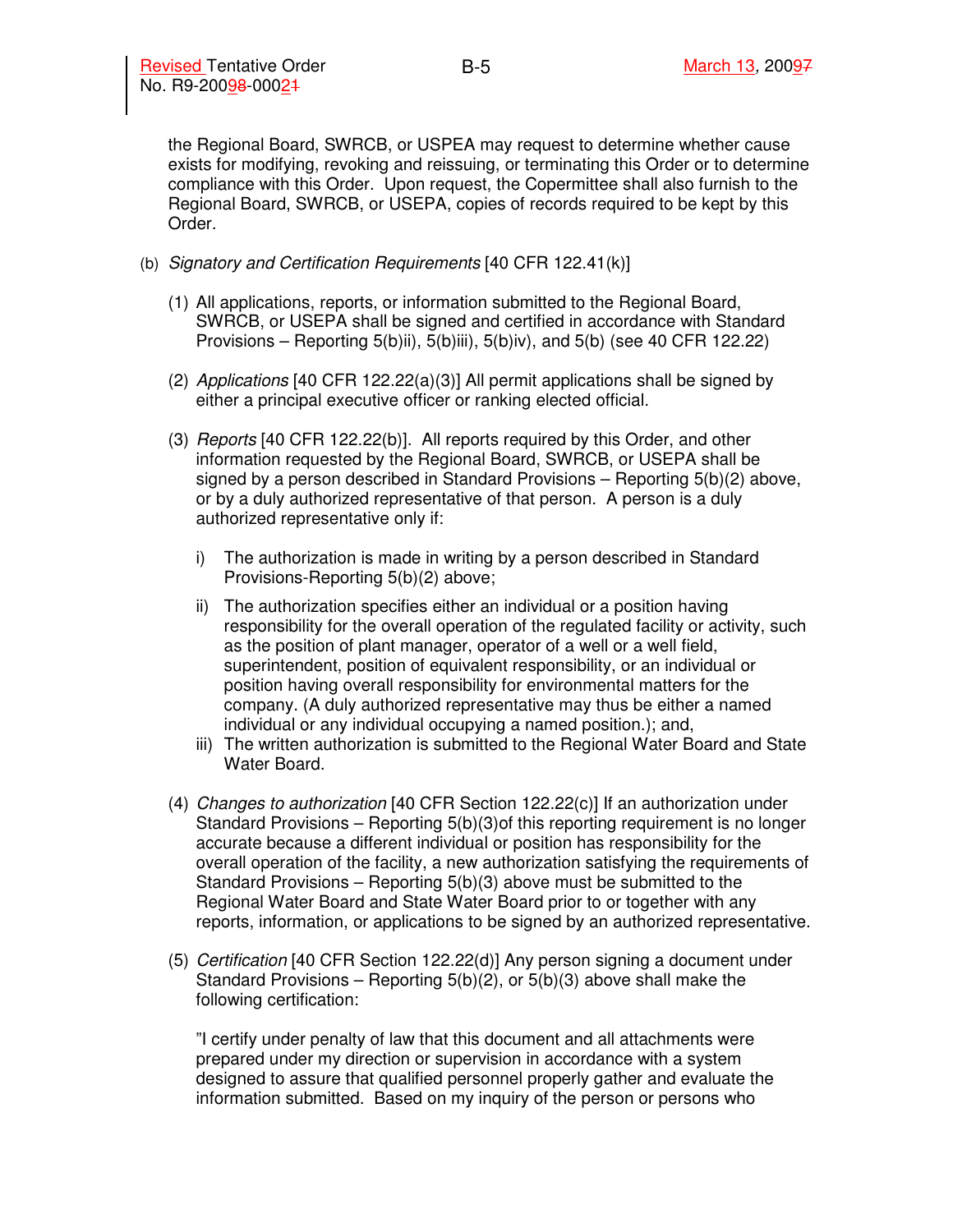manage the system, or those persons directly responsible for gathering the information, the information submitted is, to the best of my knowledge and belief, true, accurate, and complete. I am aware that there are significant penalties for submitting false information, including the possibility of fine and imprisonment for knowing violations."

- (c) Monitoring reports.  $[40 \text{ CFR } 122.41(l)(4)]$ 
	- (1) Monitoring results shall be reported at the intervals specified in the Receiving Waters and Urban-Runoff Monitoring and Reporting Program No. R9-20097-00021.
	- (2) Monitoring results must be reported on a Discharge Monitoring Report (DMR) form or forms provided or specified by the Regional Board or SWRCB for reporting results of mentoring of sludge use or disposal practices.
	- (3) If the Copermittee monitors any pollutant more frequently than required by this Order using test procedures approved under 40 CFR Part 136 or, in the case of sludge use or disposal, approved under 40 CFR Part 136 unless otherwise specified in 40 CFR Part 503, or as specified in this Order, the results of this monitoring shall be included in the calculation and reporting of the data submitted in the DMR or sludge reporting form specified by the Regional Board.
	- (4) Calculations for all limitations, which require averaging of measurements, shall utilize an arithmetic mean unless otherwise specified in this Order.
- (d) Compliance schedules. [40 CFR Section 122.41(l)(5)] Reports of compliance or noncompliance with, or any progress reports on, interim and final requirements contained in any compliance schedule of this Order shall be submitted no later than 14 days following each schedule date.
- (e) Twenty-four hour reporting [40 CFR Section 122.41(l)(6)]
	- (1) The Copermittee shall report any noncompliance that may endanger health or the environment. Any information shall be provided orally within 24 hours from the time the Copermittee becomes aware of the circumstances. A written submission shall also be provided within five (5) days of the time the Copermittee becomes aware of the circumstances. The written submission shall contain a description of the noncompliance and its cause; the period of noncompliance, including exact dates and times, and if the noncompliance has not been corrected, the anticipated time it is expected to continue; and steps taken or planned to reduce, eliminate, and prevent reoccurrence of the noncompliance.
	- (2) The following shall be included as information, which must be reported within 24 hours under this paragraph:
		- i) Any unanticipated bypass that exceeds any effluent limitation in the Order (See 40 CFR 122.41(g)).
		- ii) Any upset which exceeds any effluent limitation in this Order.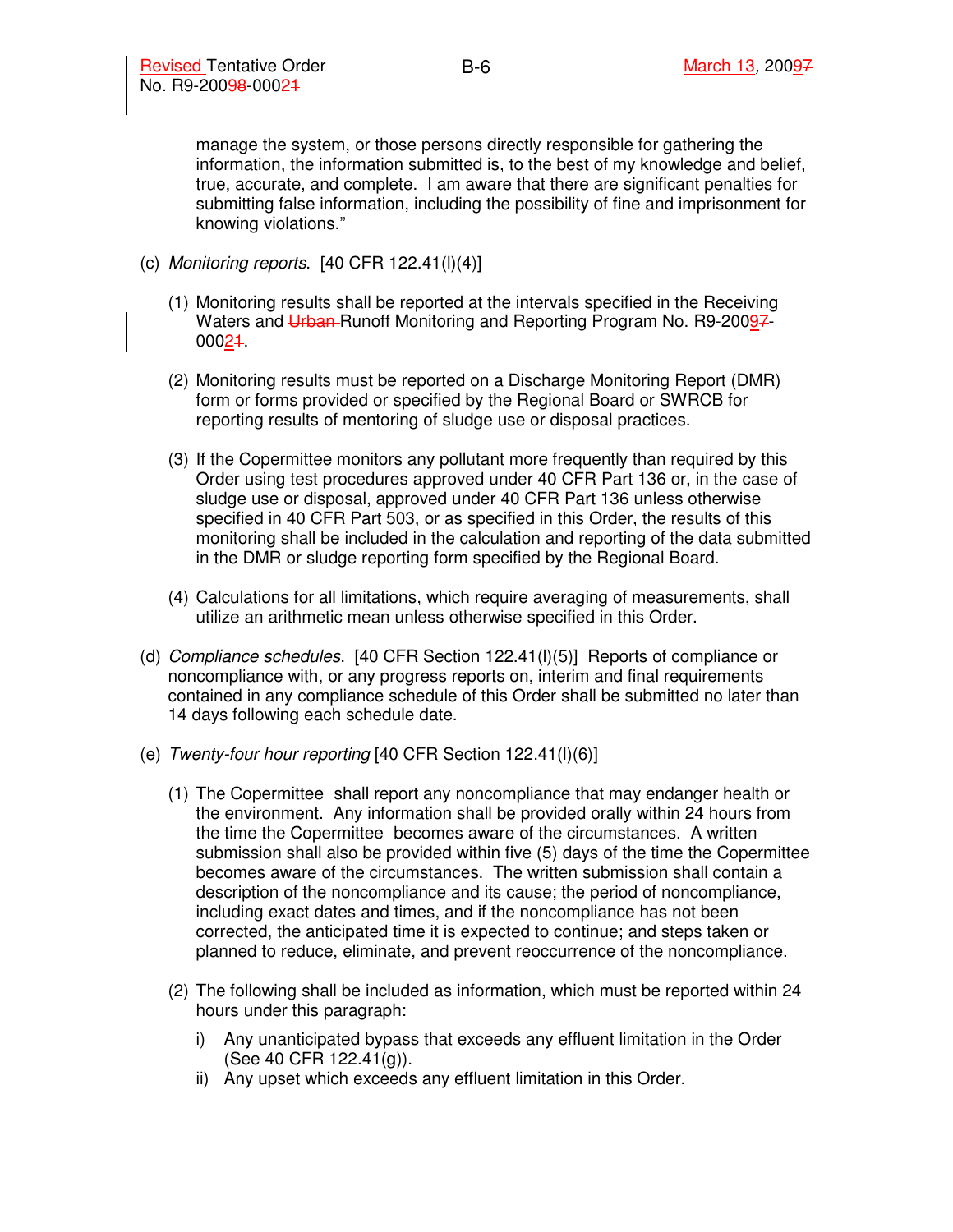- (3) The Regional Board may waive the above-required written report under this provision on a case-by-case basis if the oral report has been received within 24 hours.
- (f) Planned changes. [40 CFR Section 122.41(l)(1)] The Copermittee shall give notice to the Regional Board as soon as possible of any planned physical alterations or additions to the permitted facility. Notice is required under this provision only when:
	- (1) The alteration or addition to a permitted facility may meet one of the criteria for determining whether a facility is a new source in 40 CFR 122.29(b); or
	- (2) The alteration or addition could significantly change the nature or increase the quantity of pollutants discharged. This notification applies to pollutants, which are not subject to effluent limitations in this Order.
	- (3) The alteration or addition results in a significant change in the Copermittee's sludge use or disposal practices, and such alteration, addition, or change may justify the application of permit conditions that are different from or absent in the existing Order, including notification of additional use or disposal sites not reported during the permit application process or not reported pursuant to an approved land application plan.
- (g) Anticipated noncompliance. [40 CFR Section  $122.41(1)(7)$ ] The Copermittee shall give advance notice to the Regional Board or SWRCB of any planned changes in the permitted facility or activity, which may result in noncompliance with Order requirements.
- (h) Other noncompliance [40 CFR Section 122.41(l) 7)] The Copermittee shall report all instances of noncompliance not reported under Standard Provisions 5(c), 5(d), and 5(e) above, at the time monitoring reports are submitted. The reports shall contain the information listed in Standard Provision – Reporting 5(e) above.
- (i) Other information [40 CFR Section 122.41(l)(8)] When the Copermittee becomes aware that it failed to submit any relevant facts in a permit application, or submitted incorrect information in a permit application or in any report to the Regional Board, SWRCB, or USEPA, the Copermittee shall promptly submit such facts or information.

#### **6. STANDARD PROVISIONS – ENFORCEMENT**

(a) The Regional Board is authorized to enforce the terms of this permit under several provisions of the CWC, including, but not limited to, Sections 13385, 13386, and 13387.

#### **7. ADDITIONAL STANDARD PROVISIONS**

(a) Municipal separate storm sewer systems [40 CFR 122.42(c)]. The operator of a large or medium municipal separate storm sewer system or a municipal separate storm sewer that has been designated by the Director under 40 CFR 122.26(a)(1)(v)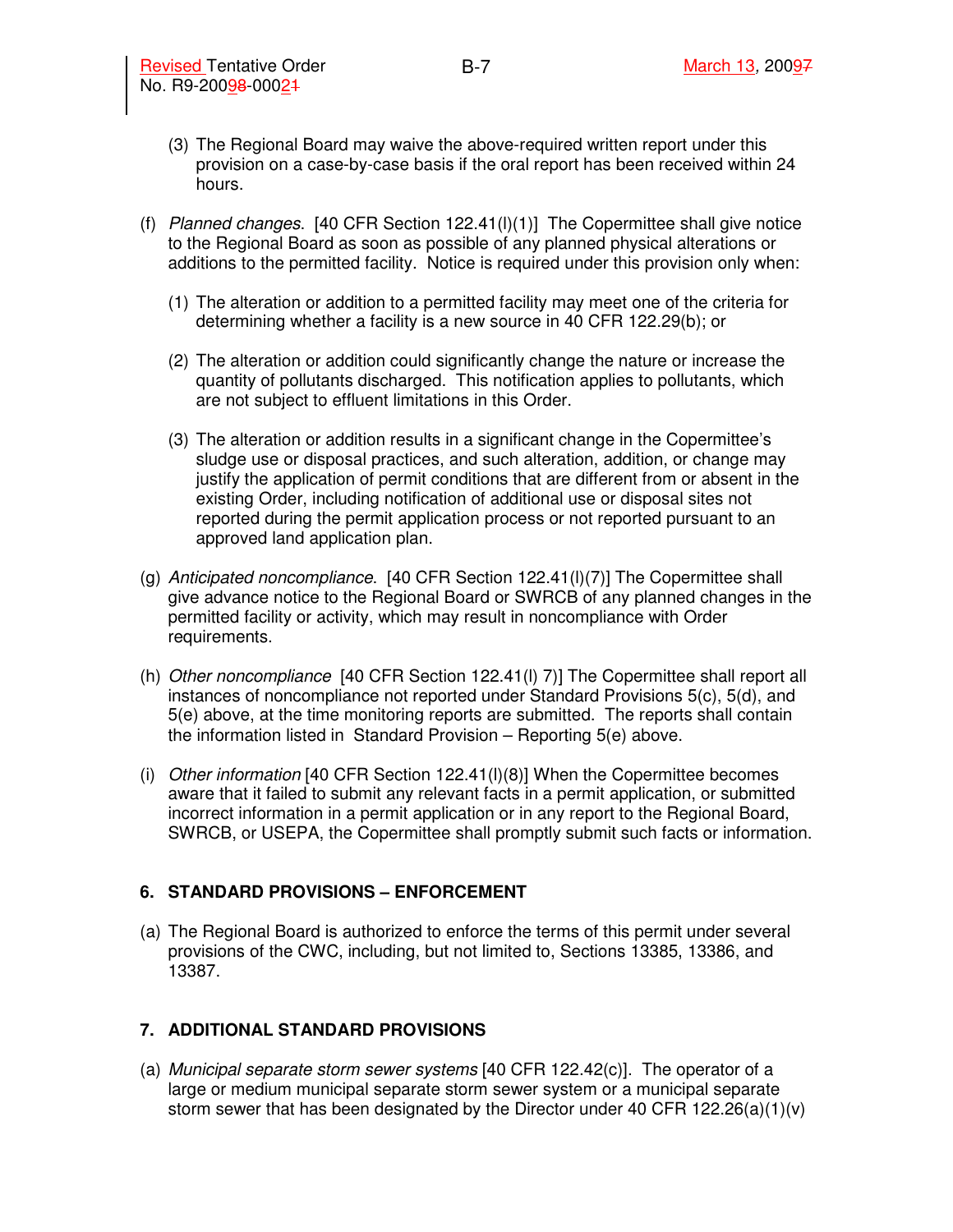must submit an annual report by the anniversary of the date of the issuance of the permit for such system. The report shall include:

- (1) The status of implementing the components of the storm water management program that are established as permit conditions;
- (2) Proposed changes to the storm water management programs that are established as permit conditions. Such proposed changes shall be consistent with 40 CFR 122.26(d)(2)(iii); and
- (3) Revisions, if necessary, to the assessment of controls and the fiscal analysis reported in the permit application under 40 CFR 122.26(d)(2)(iv) and 40 CFR 122.26(d)(2)(v);
- (4) A summary of data, including monitoring data, that is accumulated throughout the reporting year;
- (5) Annual expenditures and budget for year following each annual report;
- (6) A summary describing the number and nature of enforcement actions, inspections, and public education programs; and
- (7) Identification of water quality improvements or degradation.
- (b) Storm water discharges [40 CFR 122.42(d)]. The initial permits for discharges composed entirely of storm water issued pursuant to 40 CFR 122.26(e)(7) shall require compliance with the conditions of the permit as expeditiously as practicable, but in no event later than three years after the date of issuance of the permit.
- (c) Other Effluent Limitations and Standards [40 CFR 122.44(b)(1)]. If any toxic effluent standard or prohibition (including any schedule of compliance specified in such effluent standard or prohibition) is promulgated under Section 307(a) of the CWA for a toxic pollutant which is present in the discharge and that standard or prohibition is more stringent than any limitation on the pollutant in this Order, the Regional Board may institute proceedings under these regulations to modify or revoke and reissue the Order to conform to the toxic effluent standard or prohibition.
- (d) Discharge is a privilege [CWC section 13263(g)]. No discharge of waste into the waters of the State, whether or not such discharge is made pursuant to waste discharge requirements, shall create a vested right to continue such discharge. All discharges of waste into waters of the State are privileges, not rights.
- (e)  $Review$  and revision of Order  $[CWC$  section  $13263(e)]$ . Upon application by any affected person, or on its own motion, the Regional Board may review and revise this permit.
- (f) Termination or modification of Order [CWC section13381]. This permit may be terminated or modified for causes, including, but not limited to, all of the following:
	- (1) Violation of any condition contained in this Order;
	- (2) Obtaining this Order by misrepresentation, or failure to disclose fully all relevant facts.
	- (3) A change in any condition that requires either a temporary or permanent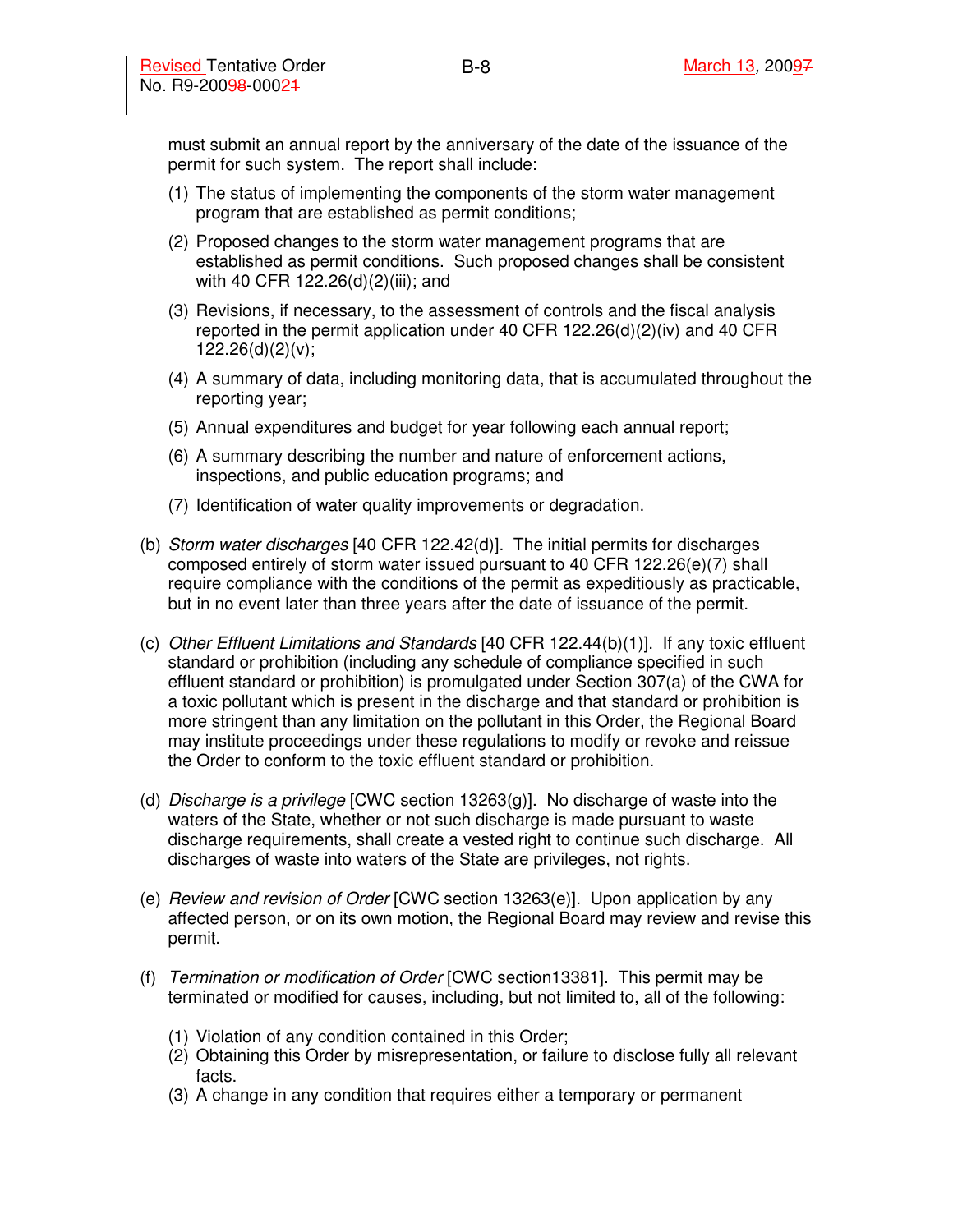reduction or elimination of the permitted discharge.

- (g) Transfers. When this Order is transferred to a new owner or operator, such requirements as may be necessary under the CWC may be incorporated into this Order.
- (h) Conditions not stayed. The filing of a request by the Copermittee for modification, revocation and reissuance, or termination of this Order, or a notification of planned change in or anticipated noncompliance with this Order does not stay any condition of this Order.
- (i) Availability. A copy of this Order shall be kept at a readily accessible location and shall be available to on-site personnel at all times.
- (j) Duty to minimize or correct adverse impacts. The Copermittees shall take all reasonable steps to minimize or correct any adverse impact on the environment resulting from noncompliance with this Order, including such accelerated or additional monitoring as may be necessary to determine the nature and impact of the noncompliance.
- (k) Interim Effluent Limitations. The Copermittee shall comply with any interim effluent limitations as established by addendum, enforcement action, or revised waste discharge requirements which have been, or may be, adopted by this Regional Board.
- (l) Responsibilities, liabilities, legal action, penalties [CWC sections 13385 and 13387]. The Porter-Cologne Water Quality Control Act provides for civil and criminal penalties comparable to, and in some cases greater than, those provided for under the CWA.

Nothing in this Order shall be construed to protect the Copermittee from its liabilities under federal, state, or local laws.

Except as provided for in 40CFR 122.41(m) and (n), nothing in this Order shall be construed to relieve the Copermittee from civil or criminal penalties for noncompliance.

Nothing in this Order shall be construed to preclude the institution of any legal action or relieve the Copermittee from any responsibilities, liabilities, or penalties to which the Copermittee is or may be subject to under Section 311 of the CWA.

Nothing in this Order shall be construed to preclude institution of any legal action or relieve the Copermittee from any responsibilities, liabilities, or penalties established pursuant to any applicable state law or regulation under authoring preserved by Section 510 of the CWA.

(m) Noncompliance. Any noncompliance with this Order constitutes violation of the CWC and is grounds for denial of an application for modification of the Order (also see 40 CFR 122.41(a).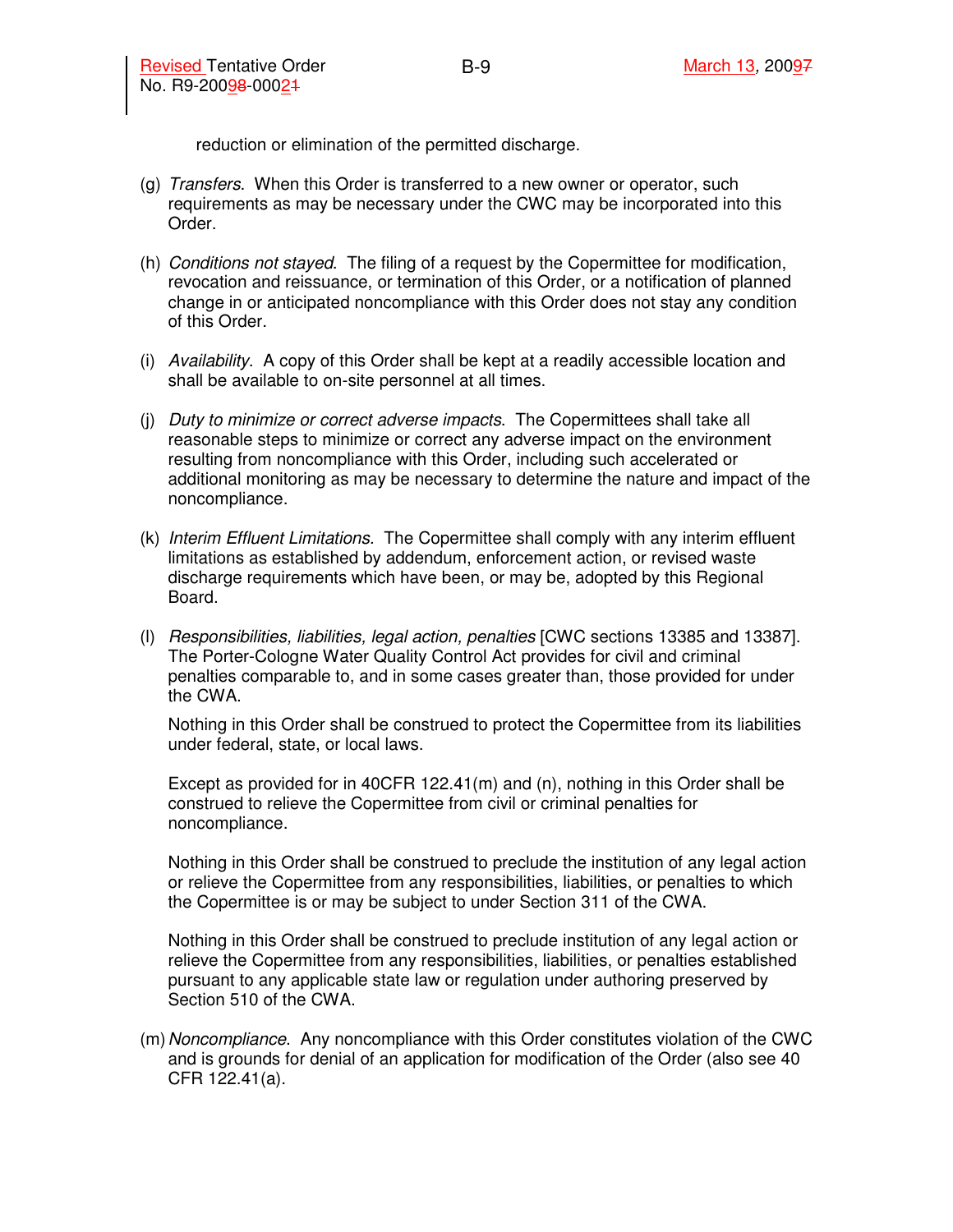- (n) Director. For purposes of this Order, the term "Director" used in parts of 40 CFR incorporated into this Order by reference and/or applicable to this Order shall have the same meaning as the term "Regional Board" used elsewhere in this Order, except that in 40 CFR 122.41(h) and (I), "Director" shall mean "Regional Board, SWRCB, and USEPA."
- (o) The Regional Board has, in prior years, issued a limited number of individual NPDES permits for non-storm water discharges to MS4s. The Regional Board or SWRCB may in the future, upon prior notice to the Copermittee(s), issue an NPDES permit for any non-storm water discharge (or class of non-storm water discharges) to a MS4. Copermittees may prohibit any non-storm water discharge (or class of non-storm water discharges) to a MS4 that is authorized under such separate NPDES permits.
- (p) Effective date. This Order shall become effective on the date of its adoption provided the USEPA has no objection. If the USEPA objects to its issuance, this Order shall not become effective until such objection is withdrawn. This Order supersedes Order No. 2001-01 upon the effective date of this Order.
- (q) Expiration. This Order expires five years after adoption.
- (r) Continuation of expired order [23 CCR 2235.4]. After this Order expires, the terms and conditions of this Order are automatically continued pending issuance of a new permit if all requirements of the federal NPDES regulations on the continuation of expired permits (40 CFR 122.6) are complied with.
- (s) Applications. Any application submitted by a Copermittee for reissuance or modification of this Order shall satisfy all applicable requirements specified in federal regulations as well as any additional requirements for submittal of a Report of Waste Discharge specified in the CWC and the California Code of Regulations.
- (t) Confidentiality. Except as provided for in 40 CFR 122.7, no information or documents submitted in accordance with or in application for this Order will be considered confidential, and all such information and documents shall be available for review by the public at the Regional Board office.
- (u) Severability. The provisions of this Order are severable, and if any provision of this Order, or the application of any provisions of this Order to any circumstance, is held invalid, the application of such provision to other circumstances and the remainder of this Order shall not be affected thereby.
- (v) Report submittal. The Copermittee shall submit reports and provide notifications as required by this Order to the following:

NORTHERN WATERSHED UNIT CALIFORNIA REGIONAL WATER QUALITY CONTROL BOARD SAN DIEGO REGION 9174 SKY PARK COURT, SUITE 100 SAN DIEGO CA 92123-4340 Telephone: (858) 467-2952 Fax: (858) 571-6972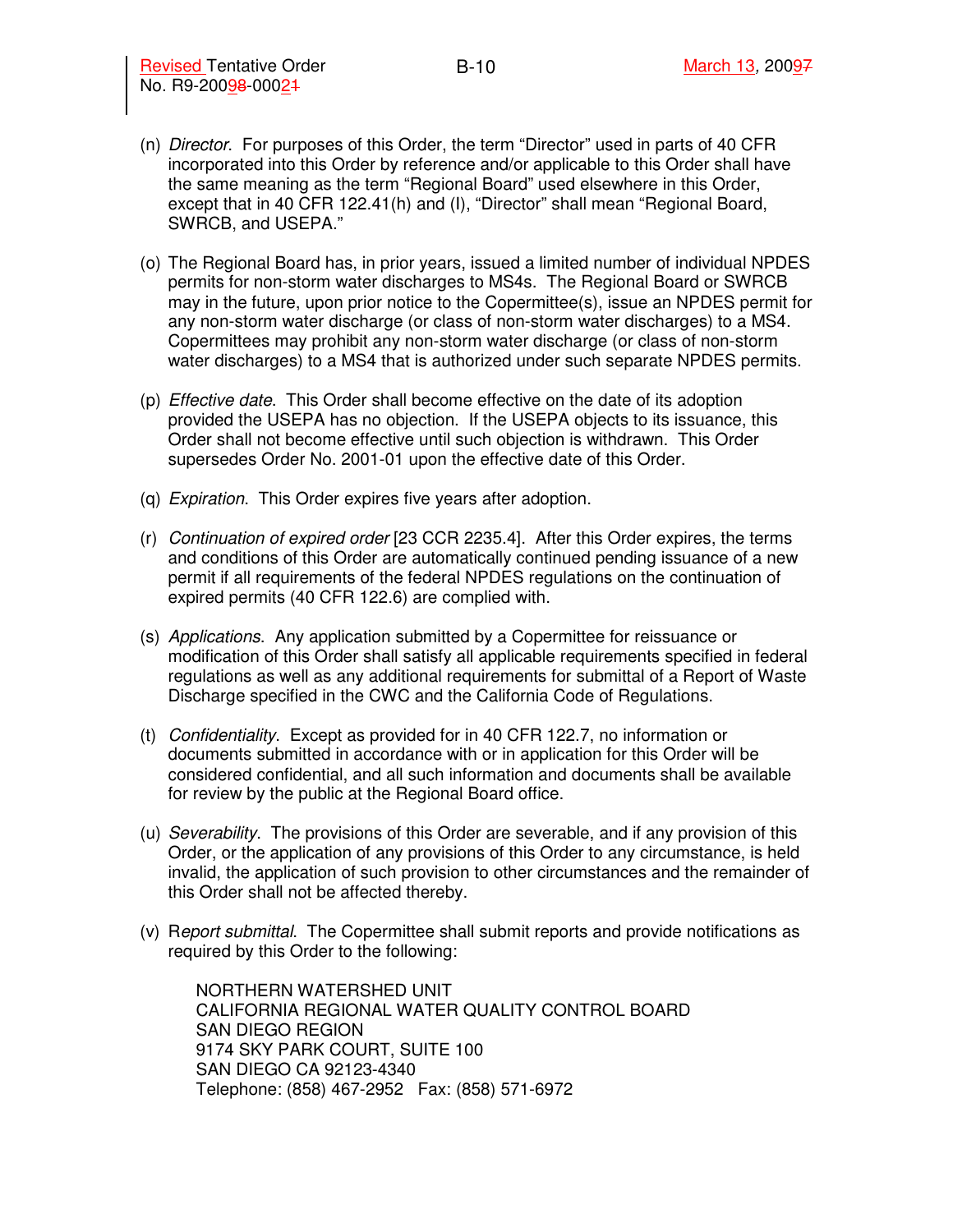Revised Tentative Order March 13, 20097 No. R9-20098-00024

EUGENE BROMLEY US ENVIRONMENTAL PROTECTION AGENCY REGION IX PERMITS ISSUANCE SECTION (W-5-1) 75 HAWTHORNE STREET SAN FRANCISCO CA 94105

Unless otherwise directed, the Copermittee shall submit one hard copy for the official record and one electronic copy of each report required under this Order to the Regional Board and one electronic copy to the EPA.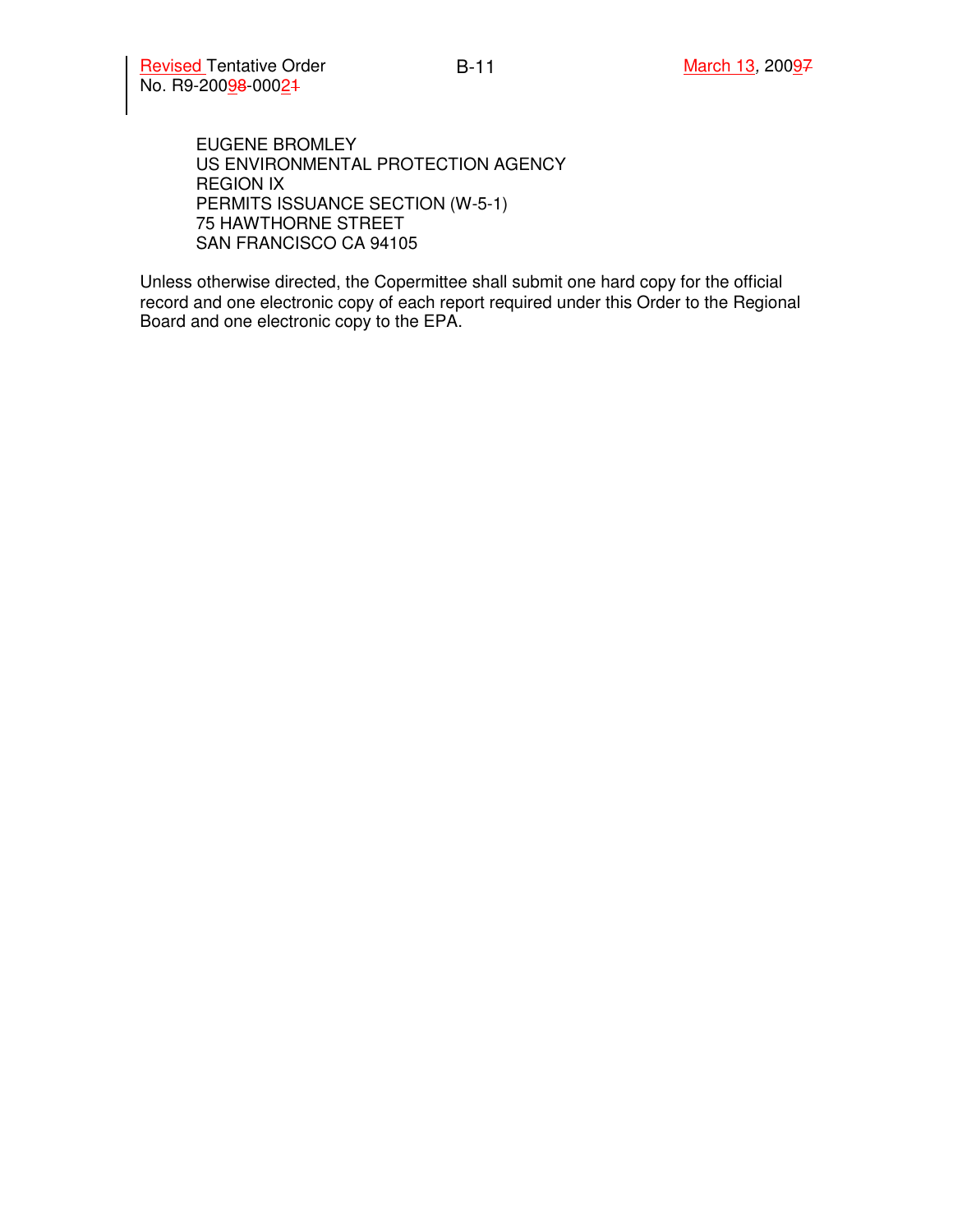# **ATTACHMENT C**

# **ACRONYMS AND ABBREVIATIONS**

| <u>ADT</u>            | <b>Average Daily Traffic</b>                                        |
|-----------------------|---------------------------------------------------------------------|
| <b>ASBS</b>           | <b>Area of Special Biological Significance</b>                      |
| <u>ATS</u>            | <b>Active Treatment System</b>                                      |
| <b>BMP</b>            | <b>Best Management Practice</b>                                     |
| <b>Basin Plan</b>     | <b>Water Quality Control Plan for the San Diego Basin</b>           |
| <u>BU</u>             | <b>Beneficial Use</b>                                               |
| <b>CASQA</b>          | <b>California Stormwater Quality Association</b>                    |
| <b>CEQA</b>           | <b>California Environmental Quality Act</b>                         |
| <b>CFR</b>            | <b>Code of Federal Regulations</b>                                  |
| <b>CWA</b>            | Clean Water Act                                                     |
| <b>CWC</b>            | <b>California Water Code</b>                                        |
| <b>CZARA</b>          | <b>Coastal Zone Act Reauthorization Amendments of 1990</b>          |
| <b>DAMP</b>           | <u>Drainage Area Management Plan</u>                                |
| <u>EIA</u>            | <b>Effective Impervious Area</b>                                    |
| <b>ESAs</b>           | <b>Environmentally Sensitive Areas</b>                              |
| <b>FETD</b>           | Facilities That Extract, Treat, and Discharge from and to Waters of |
|                       | the U.S.                                                            |
| GIS                   | <b>Geographic Information System</b>                                |
| <b>HMP</b>            | <b>Hydromodification Management Plan</b>                            |
| IBI                   | <b>Index of Biotic Integrity</b>                                    |
| <b>JRMP</b>           | <b>Jurisdictional Runoff Management Plan</b>                        |
| LID                   | <b>Low Impact Development</b>                                       |
| <b>MAL</b>            | <b>Municipal Action Level</b>                                       |
| <b>MEP</b>            | <b>Maximum Extent Practicable</b>                                   |
| <b>MS4</b>            | <b>Municipal Separate Storm Sewer System</b>                        |
| <b>NOI</b>            | Notice of Intent                                                    |
| <b>NPDES</b>          | <b>National Pollutant Discharge Elimination System</b>              |
| <b>OCVCD</b>          | <b>Orange County Vector Control District</b>                        |
|                       | County of Orange, the 11 incorporated cities within the County of   |
| Copermittees          | Orange in the San Diego Region, and the Orange County Flood         |
|                       | <b>Control District</b>                                             |
| <b>Regional Board</b> | California Regional Water Quality Control Board, San Diego Region   |
| <u>RGOs</u>           | <b>Retail Gasoline Outlets</b>                                      |
| <b>ROWD</b>           | <b>Orange County Copermittees' Report of Waste Discharge</b>        |
|                       | (application for NPDES reissuance)                                  |
| <b>RWLs</b>           | <b>Receiving Water Limitations</b>                                  |
| SIC                   | <b>Standard Industrial Classification Code</b>                      |
| <b>SSMP</b>           | <b>Standard Urban Storm Water Mitigation Plan</b>                   |
| <b>State Board</b>    | <b>State Water Resources Control Board</b>                          |
| <b>SWQPA</b>          | <b>State Water Quality Protected Area</b>                           |
| TMDL                  | <b>Total Maximum Daily Load</b>                                     |
| <b>USEPA</b>          | <b>United States Environmental Protection Agency</b>                |
| <b>WLA</b>            | <b>Waste Load Allocation</b>                                        |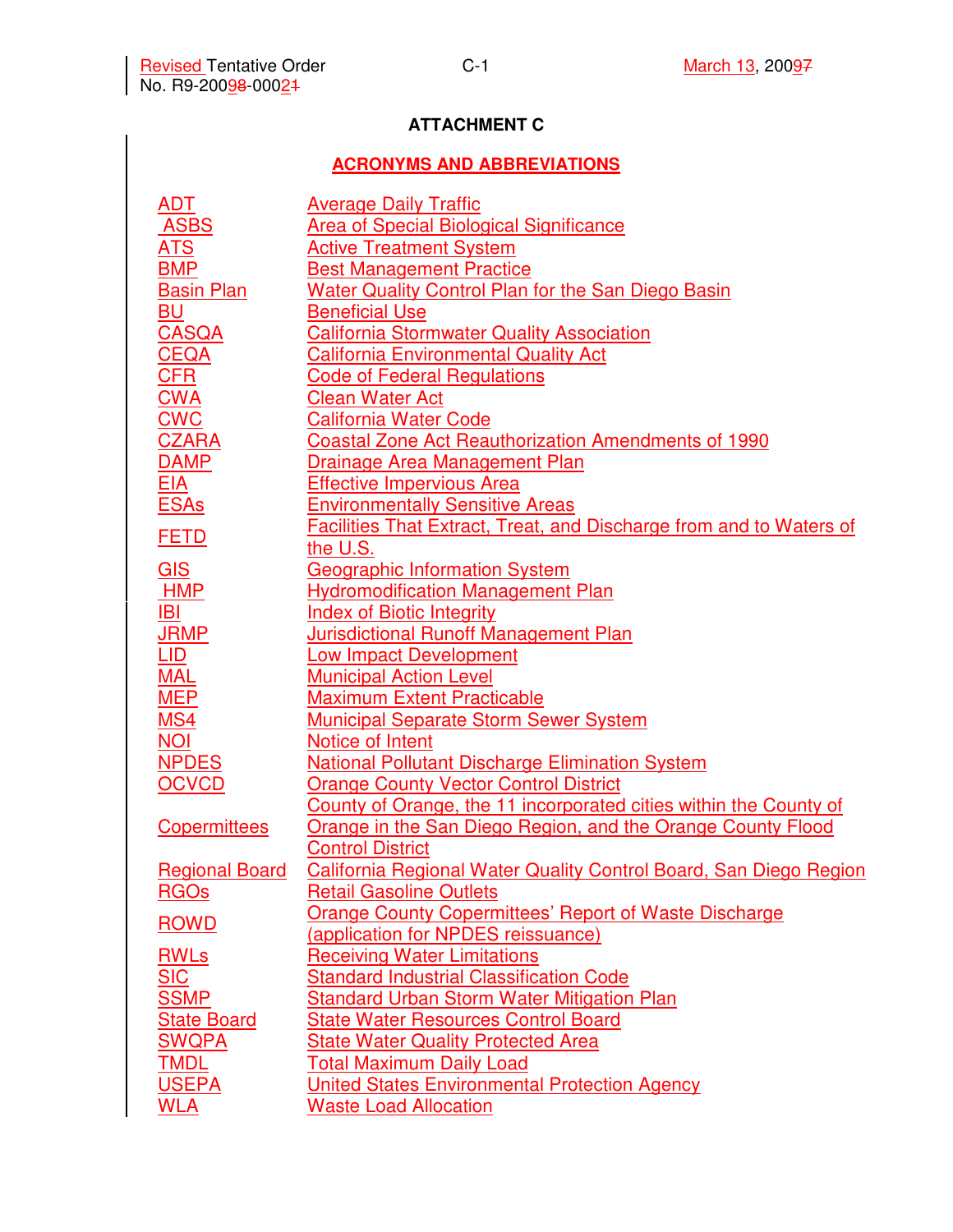| <b>WQBEL</b> | <b>Water Quality Based Effluent Limits</b> |
|--------------|--------------------------------------------|
| <b>WQMP</b>  | <b>Water Quality Management Plan</b>       |
| <b>WRMP</b>  | <b>Watershed Runoff Management Plan</b>    |

#### **DEFINITIONS**

**Advanced Active Treatment**- Using mechanical or chemical means to flocculate and remove suspended sediment from runoff from construction sites prior to discharge.

**Anthropogenic Litter** – Trash generated from human activities, not including sediment.

**Basin Plan** – Water Quality Control Plan, San Diego Basin, Region 9, and amendments, developed by the Regional Board.

**Beneficial Uses** - The uses of water necessary for the survival or well being of man, plants, and wildlife. These uses of water serve to promote tangible and intangible economic, social, and environmental goals. "Beneficial Uses" of the waters of the State that may be protected include, but are not limited to, domestic, municipal, agricultural and industrial supply; power generation; recreation; aesthetic enjoyment; navigation; and preservation and enhancement of fish, wildlife, and other aquatic resources or preserves. Existing beneficial uses are uses that were attained in the surface or ground water on or after November 28, 1975; and potential beneficial uses are uses that would probably develop in future years through the implementation of various control measures. "Beneficial Uses" are equivalent to "Designated Uses" under federal law. [California Water Code Section 13050(f)].

**Best Management Practices (BMPs)** - Defined in 40 CFR 122.2 as schedules of activities, prohibitions of practices, maintenance procedures, and other management practices to prevent or reduce the pollution of waters of the United States. BMPs also include treatment requirements, operating procedures and practices to control plant site runoff, spillage or leaks, sludge or waste disposal, or drainage from raw material storage. In the case of municipal storm water permits, BMPs are typically used in place of numeric effluent limits.

**Bioassessment** - The use of biological community information to evaluate the biological integrity of a water body and its watershed. With respect to aquatic ecosystems, bioassessment is the collection and analysis of samples of the benthic macroinvertebrate community together with physical/habitat quality measurements associated with the sampling site and the watershed to evaluate the biological condition (i.e. biological integrity) of a water body.

**Biocriteria** - Under the CWA, numerical values or narrative expressions that define a desired biological condition for a water body that are legally enforceable. The USEPA defines biocriteria as: "numerical values or narrative expressions that describe the reference biological integrity of aquatic communities inhabiting waters of a given designated aquatic life use… (that)…describe the characteristics of water body segments least impaired by human activities."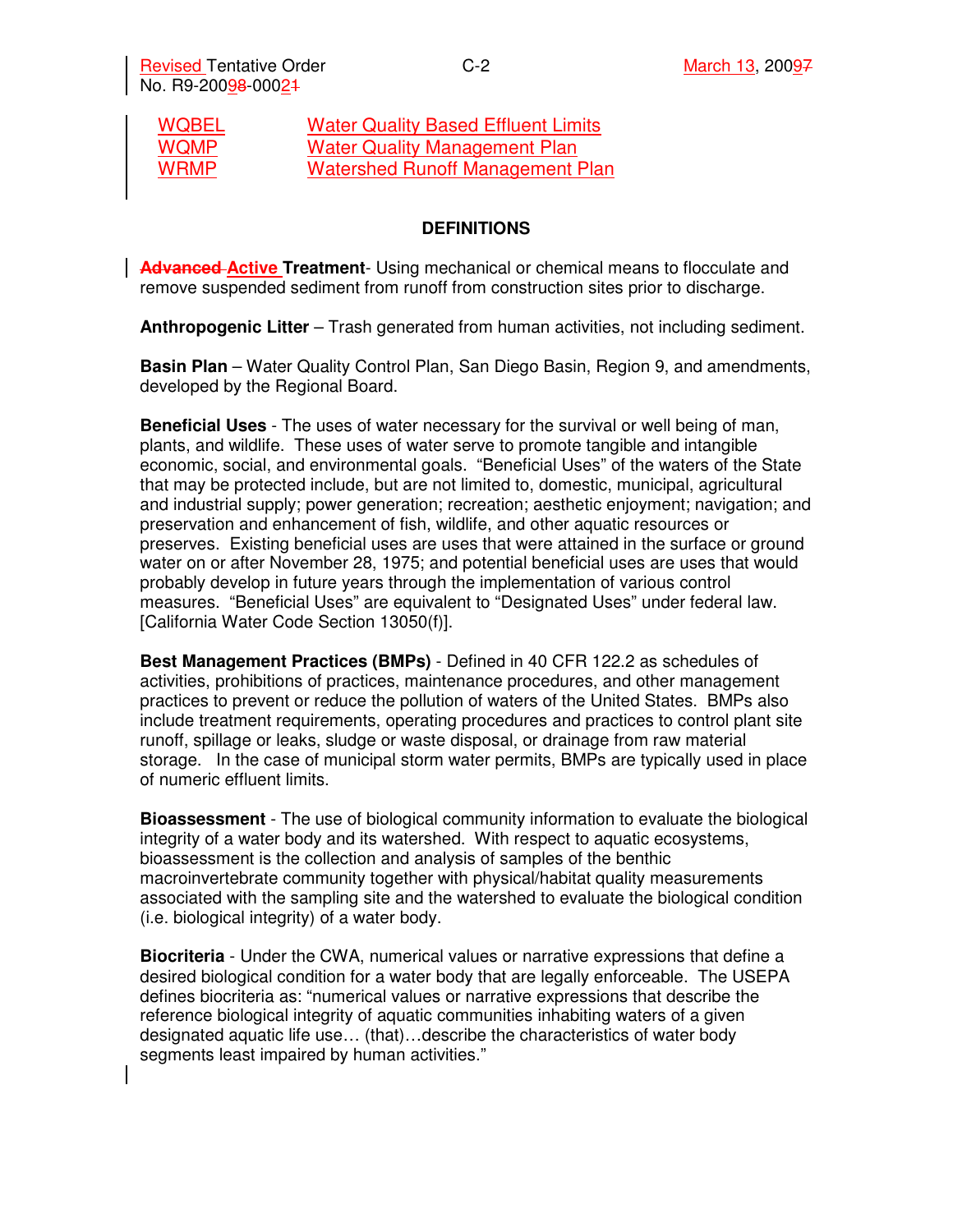**Biological Integrity** - Defined in Karr J.R. and D.R. Dudley. 1981. Ecological perspective on water quality goals. Environmental Management 5:55-68 as: "A balanced, integrated, adaptive community of organisms having a species composition, diversity, and functional organization comparable to that of natural habitat of the region." Also referred to as ecosystem health.

**Clean Water Act Section 402(p) [33 USC 1342(p)]** - The federal statute requiring municipal and industrial dischargers to obtain NPDES permits for their discharges of storm water.

**Clean Water Act Section 303(d) Water Body** - An impaired water body in which water quality does not meet applicable water quality standards and/or is not expected to meet water quality standards, even after the application of technology based pollution controls required by the CWA. The discharge of  $\frac{u}{b}$  runoff to these water bodies by the Copermittees is significant because these discharges can cause or contribute to violations of applicable water quality standards.

**Construction Site** – Any project, including projects requiring coverage under the General Construction Permit, that involves soil disturbing activities including, but not limited to, clearing, grading, disturbances to ground such as stockpiling, and excavation.

**Contamination** - As defined in the Porter-Cologne Water Quality Control Act, contamination is "an impairment of the quality of waters of the State by waste to a degree which creates a hazard to the public health through poisoning or through the spread of disease. 'Contamination' includes any equivalent effect resulting from the disposal of waste whether or not waters of the State are affected."

**Critical Channel Flow (Qc)** – The channel flow that produces the critical shear stress that initiates bed movement or that erodes the toe of channel banks. When measuring Qc, it should be based on the weakest boundary material – either bed or bank.

**CWA** – Federal Clean Water Act

**CWC** – California Water Code

**Development Projects** - New development or redevelopment with land disturbing activities; structural development, including construction or installation of a building or structure, the creation of impervious surfaces, public agency projects, and land subdivision.

**Dry Season –** May 1 through September 30 of each year.

**Dry Weather –** weather is considered dry if the preceding 72 hours has been without precipitation.

**Effectiveness Assessment Outcome Level 1** - Compliance with Activity-based Permit Requirements – Level 1 outcomes are those directly related to the implementation of specific activities prescribed by this Order or established pursuant to it.

**Effectiveness Assessment Outcome Level 2** - Changes in Attitudes, Knowledge, and Awareness – Level 2 outcomes are measured as increases in knowledge and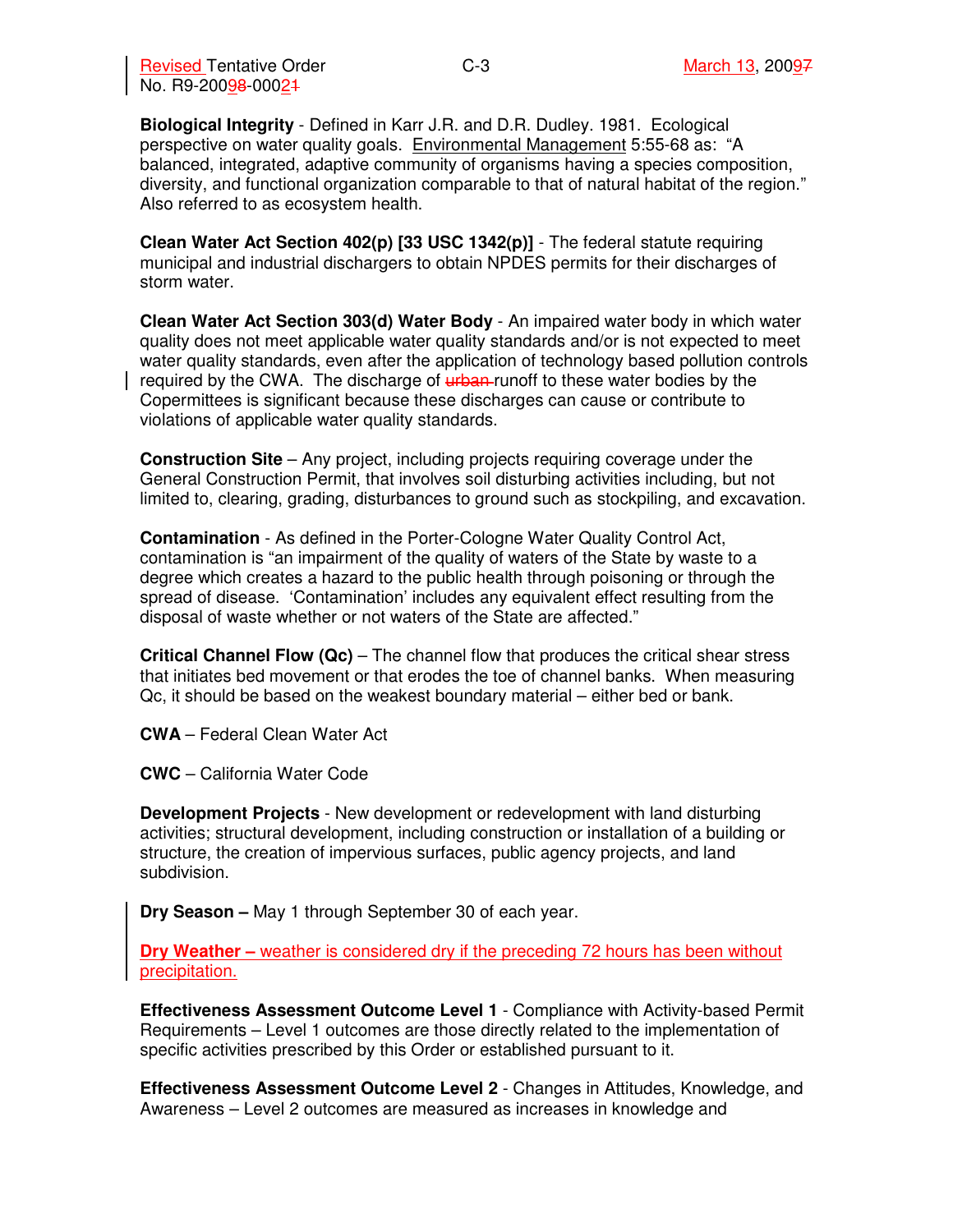awareness among target audiences such as residents, businesses, and municipal employees.

**Effectiveness Assessment Outcome Level 3** - Behavioral Change and BMP Implementation – Level 3 outcomes measure the effectiveness of activities in affecting behavioral change and BMP implementation.

**Effectiveness Assessment Outcome Level 4** - Load Reductions – Level 4 outcomes measure load reductions which quantify changes in the amounts of pollutants associated with specific sources before and after a BMP or other control measure is employed.

**Effectiveness Assessment Outcome Level 5 - Changes in Urban-Runoff and** Discharge Quality – Level 5 outcomes are measured as changes in one or more specific constituents or stressors in discharges into or from MS4s.

**Effectiveness Assessment Outcome Level 6** - Changes in Receiving Water Quality – Level 6 outcomes measure changes to receiving water quality resulting from discharges into and from MS4s, and may be expressed through a variety of means such as compliance with water quality objectives or other regulatory benchmarks, protection of biological integrity, or beneficial use attainment.

**Effective Impervious Area (EIA)** – that portion of the impervious area or pervious area incapable of retaining design storm flow that is hydrologically connected via sheet flow or a discrete hardened conveyance to a drainage system or a receiving water body.

**Effluent Limitations** – Any restriction imposed on quantities, discharge rates, and concentrations of pollutants, which are discharged from point sources into waters of the State. The limitations are designed to ensure that the discharge does not cause water quality objectives to be exceeded in the receiving water and does not adversely affect beneficial uses. Effluent limits are typically numeric (e.g., 10 mg/l), but can also be narrative (e.g., no toxics in toxic amounts).

**Erosion** – When land is diminished or worn away due to wind, water, or glacial ice. Often the eroded debris (silt or sediment) becomes a pollutant via storm water runoff. Erosion occurs naturally but can be intensified by land clearing activities such as farming, development, road building, and timber harvesting.

**Erosion Potential (EP)** - is determined as follows – The total effective work done on the channel boundary is derived and used as a metric to predict the likelihood of channel adjustment given watershed and stream hydrologic and geomorphic variables. The work index under urbanized conditions is compared to the work index under pre-urban conditions expressed as a ratio ( $E_P$ ). The effective work index (W) is computed as the excess shear stress that exceeds a critical value for streambed mobility or bank material erosion integrated over time and represents the total work done on the channel boundary:

The effective work index for presumed stable stream channels under pre-urban conditions is compared to stable and unstable channels under current urbanized conditions. The comparison, expressed as a ratio, is defined as the Erosion Potential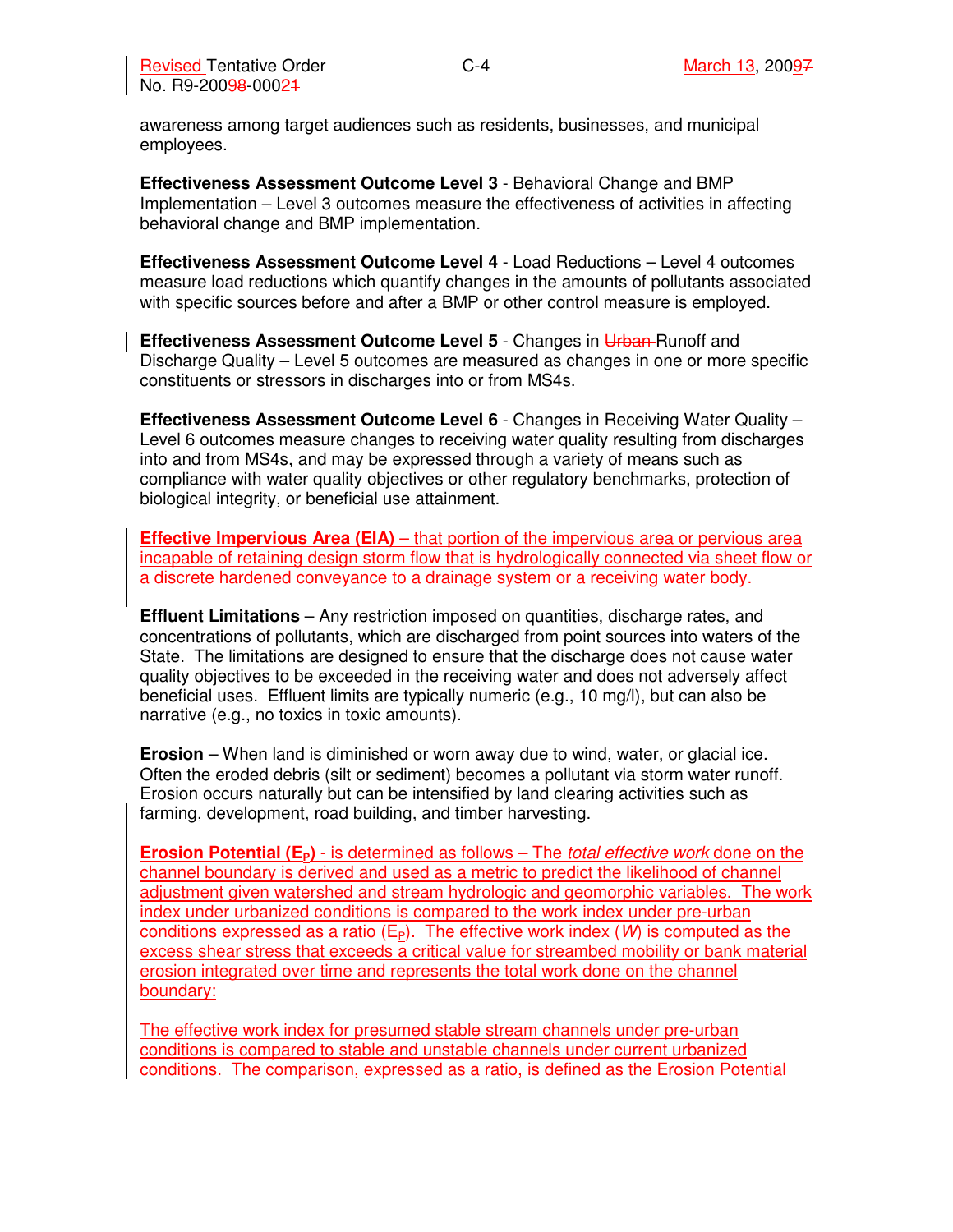Revised Tentative Order March 13, 20097 No. R9-20098-00021

<u>(E<sub>p</sub>)<sup>1</sup> (MacRae (1992, 1996).</u>

$$
E_{P} = \frac{W_{POST}}{W_{PRE}}
$$

Where:

 $W_{POST}$  = work index estimated for the post-urban condition  $W_{PRE}$  = work index estimated for the pre-urban condition

**Environmentally Sensitive Areas (ESAs)** - Areas that include but are not limited to all Clean Water Act Section 303(d) impaired water bodies; areas designated as Areas of Special Biological Significance by the State Water Resources Control Board (Water Quality Control Plan for the San Diego Basin (1994) and amendments); State Water Quality Protected Areas; water bodies designated with the RARE beneficial use by the State Water Resources Control Board (Water Quality Control Plan for the San Diego Basin (1994) and amendments); areas designated as preserves or their equivalent under the Natural Communities Conservation Program within the Cities and County of Orange; and any other equivalent environmentally sensitive areas which have been identified by the Copermittees.

**Feasibility Analysis** – Detailed description of the selection process for the treatment control BMPs for a Priority Development Project, including justification of why one BMP is selected over another. For a Priority Development Project where a treatment control BMP with a low removal efficiency ranking (as identified by the Model SUSMP) is proposed, the analysis shall include a detailed and adequate justification exhibiting the reasons implementation of a treatment control BMP with a higher removal efficiency is infeasible for the Priority Development Project or portion of the Priority Development Project.

**Flow Duration** – The long-term period of time that flows occur above a threshold that causes significant sediment transport and may cause excessive erosion damage to creeks and streams (not a single storm event duration). The simplest way to visualize this is to consider a histogram of pre- and post-project flows using long-term records of hourly data. To maintain pre-project flow duration means that the total number of hours (counts) within each range of flows in a flow-duration histogram cannot increase between the pre- and post-project condition. Flow duration within the range of geomorphologically significant flows is important for managing erosion.

**GIS –** Geographic Information System

**Grading** - The cutting and/or filling of the land surface to a desired slope or elevation.

 $\overline{a}$ <sup>1</sup> MacRae, C.R. 1992. The Role of Moderate Flow Events and Bank Structure in the Determination of Channel Responseto Urbanization. Resolving conflicts and uncertainty in water management: Proceedings of the 45<sup>th</sup> Annual Conference of the Canadian Water Resources Association. Shrubsole,D, ed. 1992, pg. 12.1-12.21; MacRae, C.R. 1996, Experience from Morphological Research on Canadian Streams: Is Control of the Two-Year Frequency Runoff Event the Best Basis for Stream Channel Protection. Effects of Watershed Development and Management on Aquatic Ecosystems, ASCE Engineering Foundation Conference, Snowbird, Utag, pg. 144-162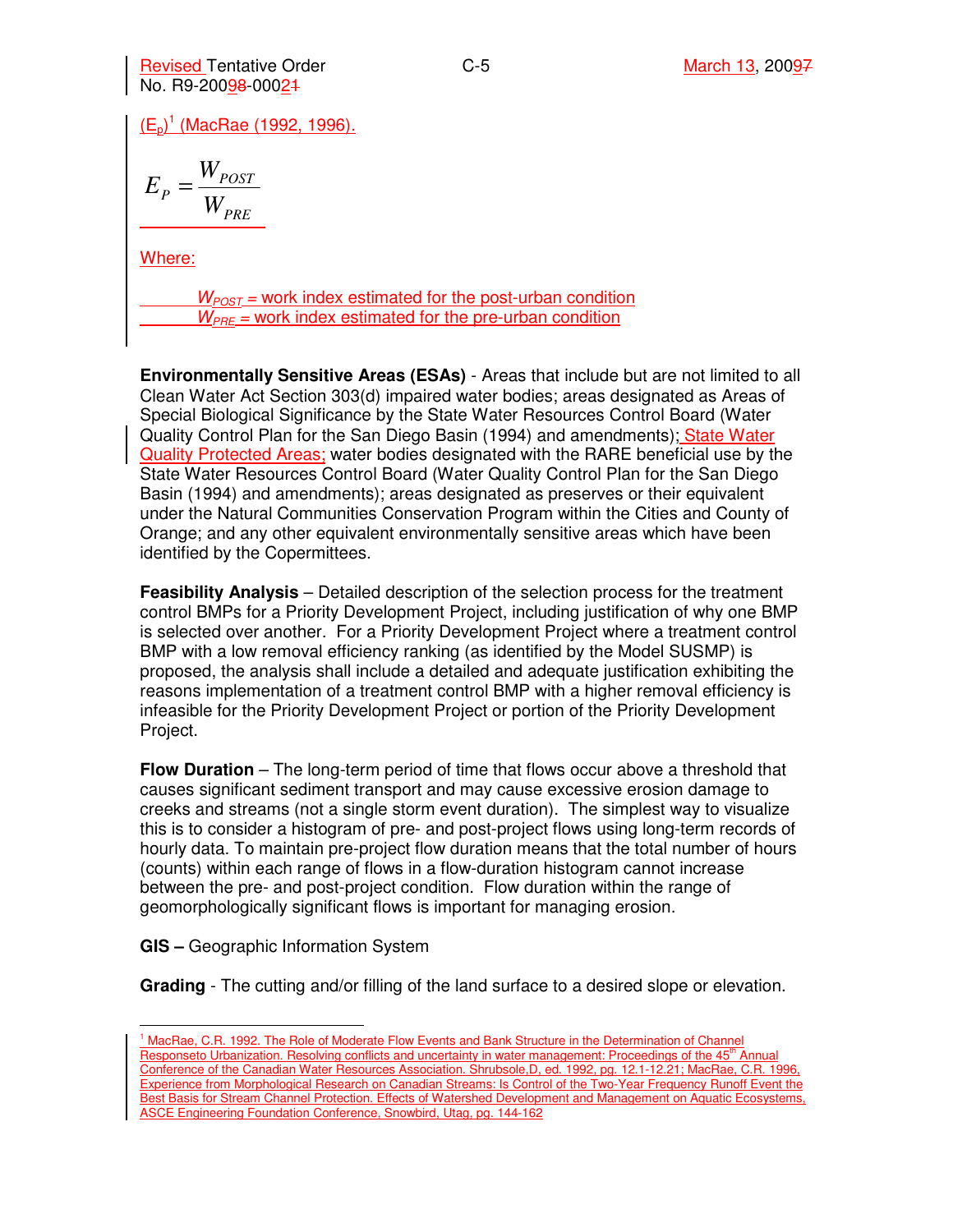**Hazardous Material** – Any substance that poses a threat to human health or the environment due to its toxicity, corrosiveness, ignitability, explosive nature or chemical reactivity. These also include materials named by the USEPA in 40 CFR 116 to be reported if a designated quantity of the material is spilled into the waters of the U.S. or emitted into the environment.

**Hazardous Waste** - Hazardous waste is defined as "any waste which, under Section 600 of Title 22 of this code, is required to be managed according to Chapter 30 of Division 4.5 of Title 22 of this code" [CCR Title 22, Division 4.5, Chapter 11, Article 1].

**Household Hazardous Waste** – Paints, cleaning products, and other wastes generated during home improvement or maintenance activities.

**Hydromodification –** The change in the natural watershed hydrologic processes and runoff characteristics (i.e., interception, infiltration, overland flow, interflow and groundwater flow) caused by urbanization or other land use changes that result in increased stream flows and sediment transport. In addition, alteration of stream and river channels, installation of dams and water impoundments, and excessive streambank and shoreline erosion are also considered hydromodification, due to their disruption of natural watershed hydrologic processes.

**Illicit Connection** – Any connection to the MS4 that conveys an illicit discharge.

**Illicit Discharge** - Any discharge to the MS4 that is not composed entirely of storm water except discharges pursuant to a NPDES permit and discharges resulting from fire fighting activities [40 CFR 122.26(b)(2)].

**Implementation Assessment** – Assessment conducted to determine the effectiveness of Copermittee programs and activities in achieving measurable targeted outcomes, and in determining whether priority sources of water quality problems are being effectively addressed.

**Inactive Slopes** – Slopes on which no grading or other soil disturbing activities are conducted for 10 or more days.

**Integrated Assessment** – Assessment to be conducted to evaluate whether program implementation is properly targeted to and resulting in the protection and improvement of water quality.

**Jurisdictional Urban-Runoff Management Plan (JURMP)** – A written description of the specific jurisdictional urban-runoff management measures and programs that each Copermittee will implement to comply with this Order and ensure that storm water pollutant discharges in **urban-runoff** are reduced to the MEP and do not cause or contribute to a violation of water quality standards.

**Low Impact Development (LID)** – A storm water management and land development strategy that emphasizes conservation and the use of on-site natural features integrated with engineered, small-scale hydrologic controls to more closely reflect pre-development hydrologic functions.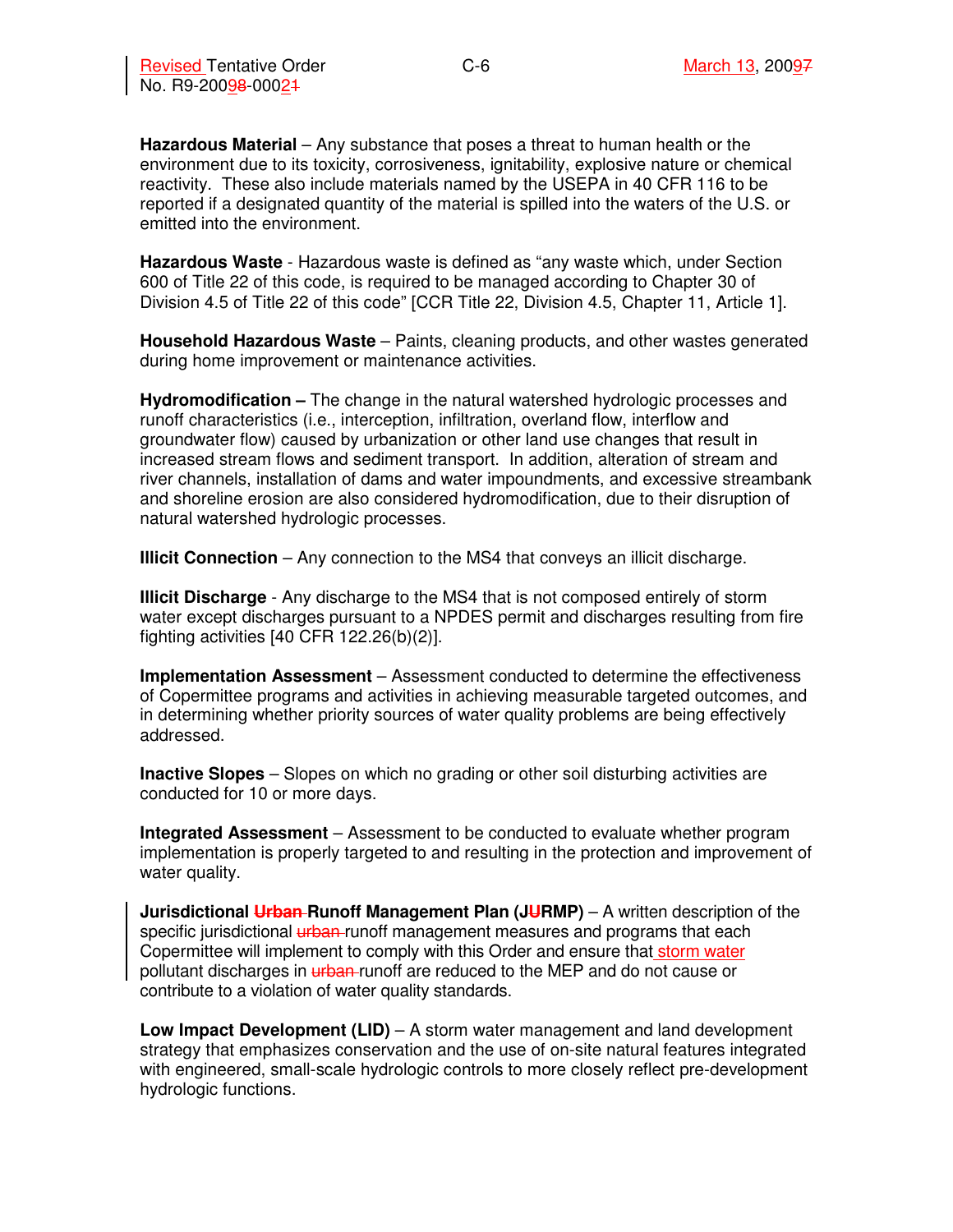**Maximum Extent Practicable (MEP)** – The technology-based standard established by Congress in CWA section  $402(p)(3)(B)(iii)$  for storm water that operators of MS4s must meet. Technology-based standards establish the level of pollutant reductions that dischargers must achieve, typically by treatment or by a combination of source control and treatment control BMPs. MEP generally emphasizes pollution prevention and source control BMPs primarily (as the first line of defense) in combination with treatment methods serving as a backup (additional line of defense). MEP considers economics and is generally, but not necessarily, less stringent than BAT. A definition for MEP is not provided either in the statute or in the regulations. Instead the definition of MEP is dynamic and will be defined by the following process over time: municipalities propose their definition of MEP by way of their **urban-runoff management programs**. Their total collective and individual activities conducted pursuant to the **urban-runoff management** programs becomes their proposal for MEP as it applies both to their overall effort, as well as to specific activities (e.g., MEP for street sweeping, or MEP for MS4 maintenance). In the absence of a proposal acceptable to the Regional Board, the Regional Board defines MEP.

In a memo dated February 11, 1993, entitled "Definition of Maximum Extent Practicable," Elizabeth Jennings, Senior Staff Counsel, SWRCB addressed the achievement of the MEP standard as follows:

"To achieve the MEP standard, municipalities must employ whatever Best Management Practices (BMPs) are technically feasible (i.e., are likely to be effective) and are not cost prohibitive. The major emphasis is on technical feasibility. Reducing pollutants to the MEP means choosing effective BMPs, and rejecting applicable BMPs only where other effective BMPs will serve the same purpose, or the BMPs would not be technically feasible, or the cost would be prohibitive. In selecting BMPs to achieve the MEP standard, the following factors may be useful to consider:

- a. Effectiveness: Will the BMPs address a pollutant (or pollutant source) of concern?
- b. Regulatory Compliance: Is the BMP in compliance with storm water regulations as well as other environmental regulations?
- c. Public Acceptance: Does the BMP have public support?
- d. Cost: Will the cost of implementing the BMP have a reasonable relationship to the pollution control benefits to be achieved?
- e. Technical Feasibility: Is the BMP technically feasible considering soils, geography, water resources, etc?

The final determination regarding whether a municipality has reduced pollutants to the maximum extent practicable can only be made by the Regional or State Water Boards, and not by the municipal discharger. If a municipality reviews a lengthy menu of BMPs and chooses to select only a few of the least expensive, it is likely that MEP has not been met. On the other hand, if a municipal discharger employs all applicable BMPs except those where it can show that they are not technically feasible in the locality, or whose cost would exceed any benefit derived, it would have met the standard. Where a choice may be made between two BMPs that should provide generally comparable effectiveness, the discharger may choose the least expensive alternative and exclude the more expensive BMP. However, it would not be acceptable either to reject all BMPs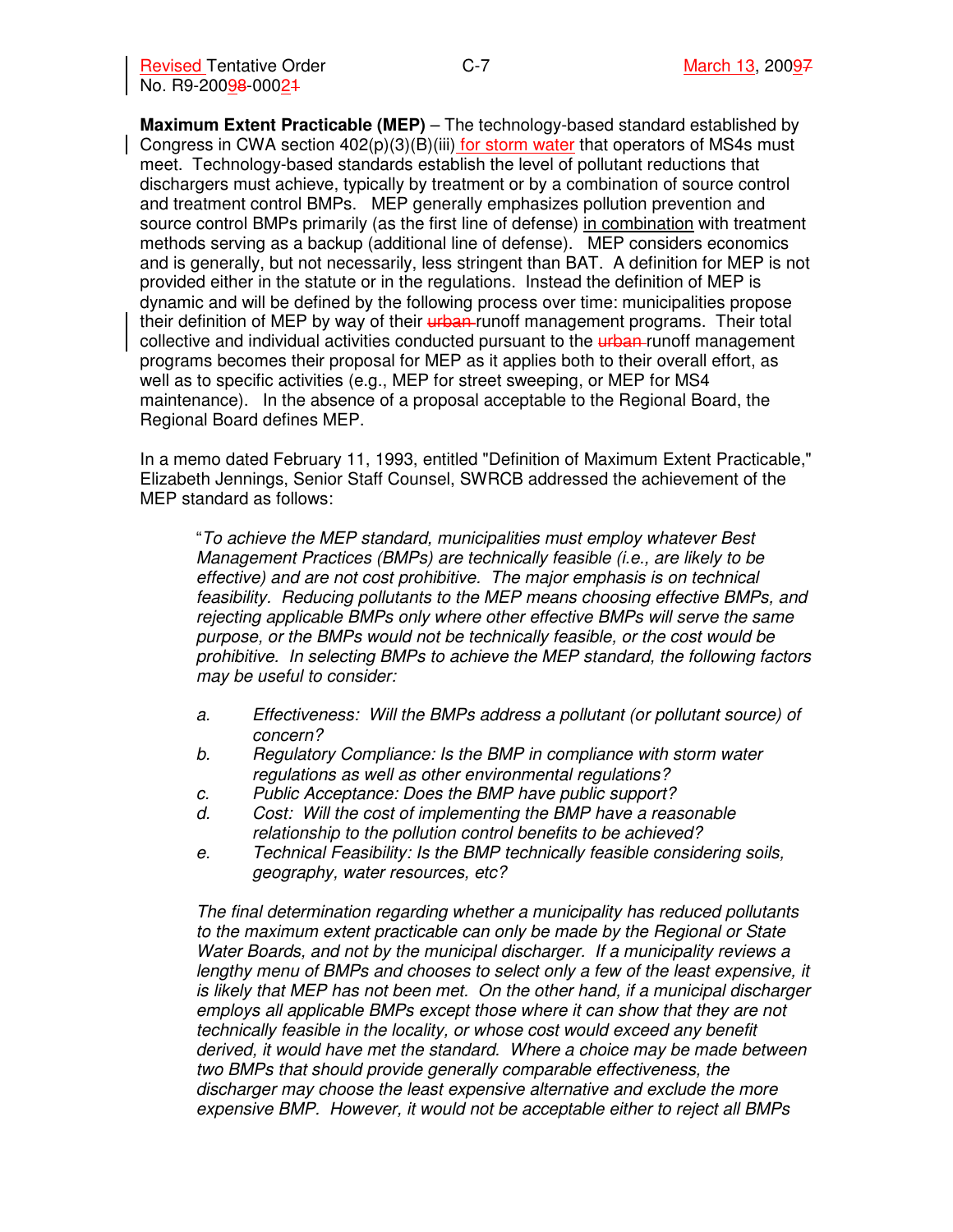that would address a pollutant source, or to pick a BMP base solely on cost, which would be clearly less effective. In selecting BMPs the municipality must make a serious attempt to comply and practical solutions may not be lightly rejected. In any case, the burden would be on the municipal discharger to show compliance with its permit. After selecting a menu of BMPs, it is the responsibility of the discharger to ensure that all BMPs are implemented."

**Municipal Separate Storm Sewer System (MS4) – A conveyance or system of** conveyances (including roads with drainage systems, municipal streets, catch basins, curbs, gutters, ditches, man-made channels, or storm drains): (i) Owned or operated by a State, city, town, borough, county, parish, district, association, or other public body (created by or pursuant to State law) having jurisdiction over disposal of sewage, industrial wastes, storm water, or other wastes, including special districts under State law such as a sewer district, flood control district or drainage district, or similar entity, or an Indian tribe or an authorized Indian tribal organization, or designated and approved management agency under section 208 of the CWA that discharges to waters of the United States; (ii) Designated or used for collecting or conveying storm water; (iii) Which is not a combined sewer; (iv) Which is not part of the Publicly Owned Treatment Works (POTW) as defined at 40 CFR 122.26.

**National Pollutant Discharge Elimination System (NPDES)** - The national program for issuing, modifying, revoking and reissuing, terminating, monitoring and enforcing permits, and imposing and enforcing pretreatment requirements, under Sections 307, 318, 402, and 405 of the CWA.

**NOI** – Notice of Intent

**Non-Storm Water** - All discharges to and from a MS4 that do not originate from precipitation events (i.e., all discharges from a MS4 other than storm water). Non-storm water includes illicit discharges, non-prohibited discharges, and NPDES permitted discharges.

**Nuisance** - As defined in the Porter-Cologne Water Quality Control Act a nuisance is "anything which meets all of the following requirements: 1) Is injurious to health, or is indecent, or offensive to the senses, or an obstruction to the free use of property, so as to interfere with the comfortable enjoyment of life or property. 2) Affects at the same time an entire community or neighborhood, or any considerable number of persons, although the extent of the annoyance or damage inflicted upon individuals may be unequal. 3) Occurs during, or as a result of, the treatment or disposal of wastes."

**Order** – Order No. R9-20089-00042 (NPDES No. CAS0108740)

**Person** - A person is defined as an individual, association, partnership, corporation, municipality, State or Federal agency, or an agent or employee thereof [40 CFR 122.2].

**Point Source** - Any discernible, confined, and discrete conveyance, including, but not limited to, any pipe, ditch, channel, tunnel, conduit, well, discrete fissure, container, rolling stock, concentrated animal feeding operations, landfill leachate collection systems, vessel, or other floating craft from which pollutants are or may be discharged. This term does not include return flows from irrigated agriculture or agricultural storm water runoff.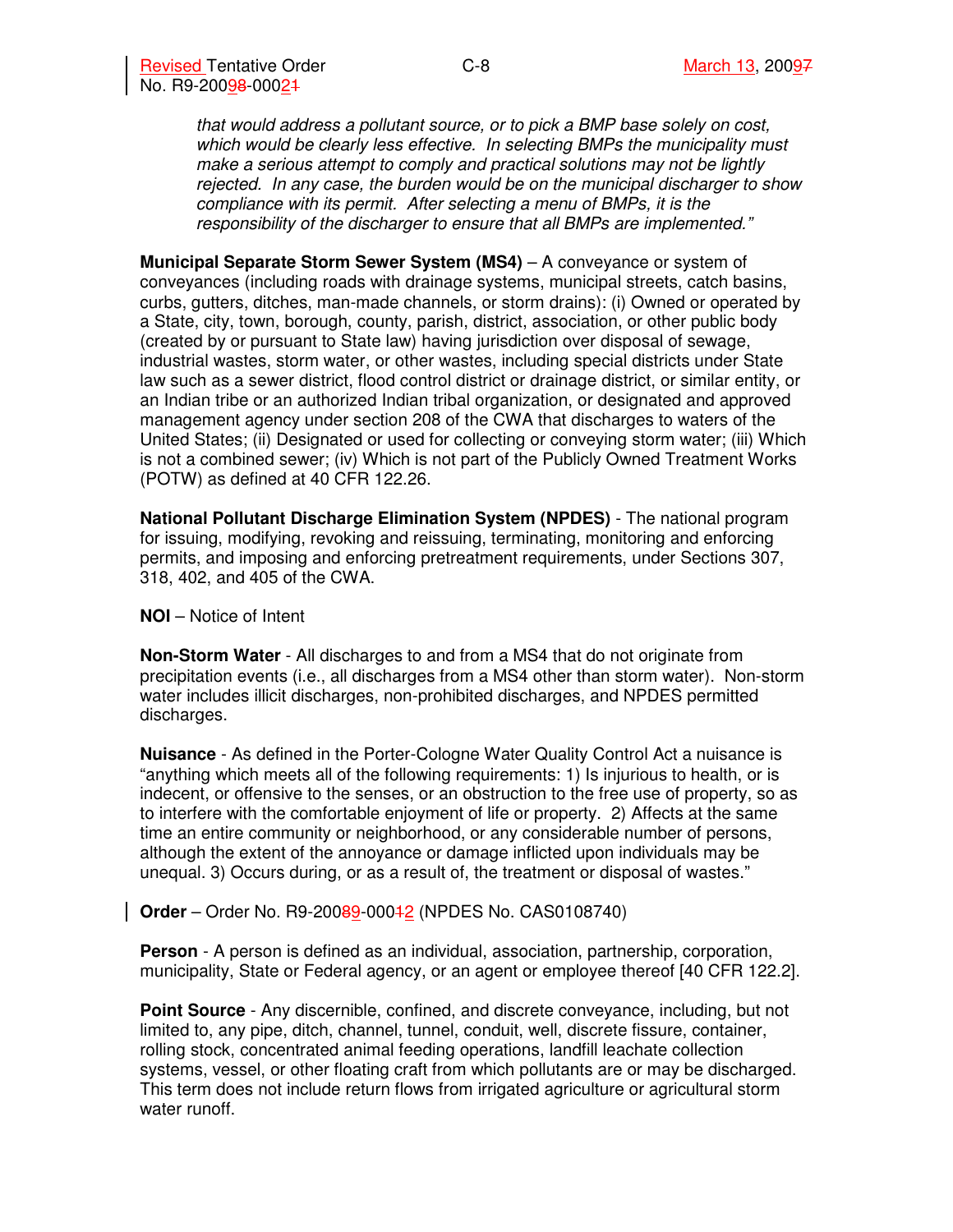**Pollutant -** Any agent that may cause or contribute to the degradation of water quality such that a condition of pollution or contamination is created or aggravated.

**Pollution -** As defined in the Porter-Cologne Water Quality Control Act: "the alteration of the quality of the waters of the State by waste, to a degree that unreasonably affects the either of the following: 1) The waters for beneficial uses; or 2) Facilities that serve these beneficial uses." Pollution may include contamination.

**Pollutants of Concern** – Pollutants for which water bodies are listed as impaired under CWA section 303(d), pollutants associated with the land use type of a development, and/or pollutants commonly associated with urban-runoff. Pollutants commonly associated with urban-runoff include total suspended solids; sediment; pathogens (e.g., bacteria, viruses, protozoa); heavy metals (e.g., copper, lead, zinc, and cadmium); petroleum products and polynuclear aromatic hydrocarbons; synthetic organics (e.g., pesticides, herbicides, and PCBs); nutrients (e.g., nitrogen and phosphorus fertilizers); oxygen-demanding substances (decaying vegetation, animal waste, and anthropogenic litter).

**Pollution Prevention** - Pollution prevention is defined as practices and processes that reduce or eliminate the generation of pollutants, in contrast to source control BMPs, treatment control BMPs, or disposal.

**Post-Construction BMPs** - A subset of BMPs including structural and non-structural controls which detain, retain, filter, or educate to prevent the release of pollutants to surface waters during the final functional life of developments.

**Pre-Project or Pre-Development Runoff Conditions (Discharge Rates, Durations, Etc.)** – Runoff conditions that exist onsite immediately before the planned development activities occur. This definition is not intended to be interpreted as that period before any human-induces land activities occurred. This definition pertains to redevelopment as well as initial development.

**Principal Copermittee** – County of Orange

**Priority Development Projects** - New development and redevelopment project categories listed in Section FD.1.d(2) of Order No. R9-20098-00042.

**Receiving Waters –** Waters of the United States.

**Receiving Water Limitations (RWLs)** - Waste discharge requirements issued by the Regional Board typically include both: (1) "Effluent Limitations" (or "Discharge Limitations") that specify the technology-based or water-quality-based effluent limitations; and (2) "Receiving Water Limitations" that specify the water quality objectives in the Basin Plan as well as any other limitations necessary to attain those objectives. In summary, the "Receiving Water Limitations" provision is the provision used to implement the requirement of CWA section  $301(b)(1)(C)$  that NPDES permits must include any more stringent limitations necessary to meet water quality standards.

**Redevelopment** - The creation, addition, and or replacement of impervious surface on an already developed site. Examples include the expansion of a building footprint, road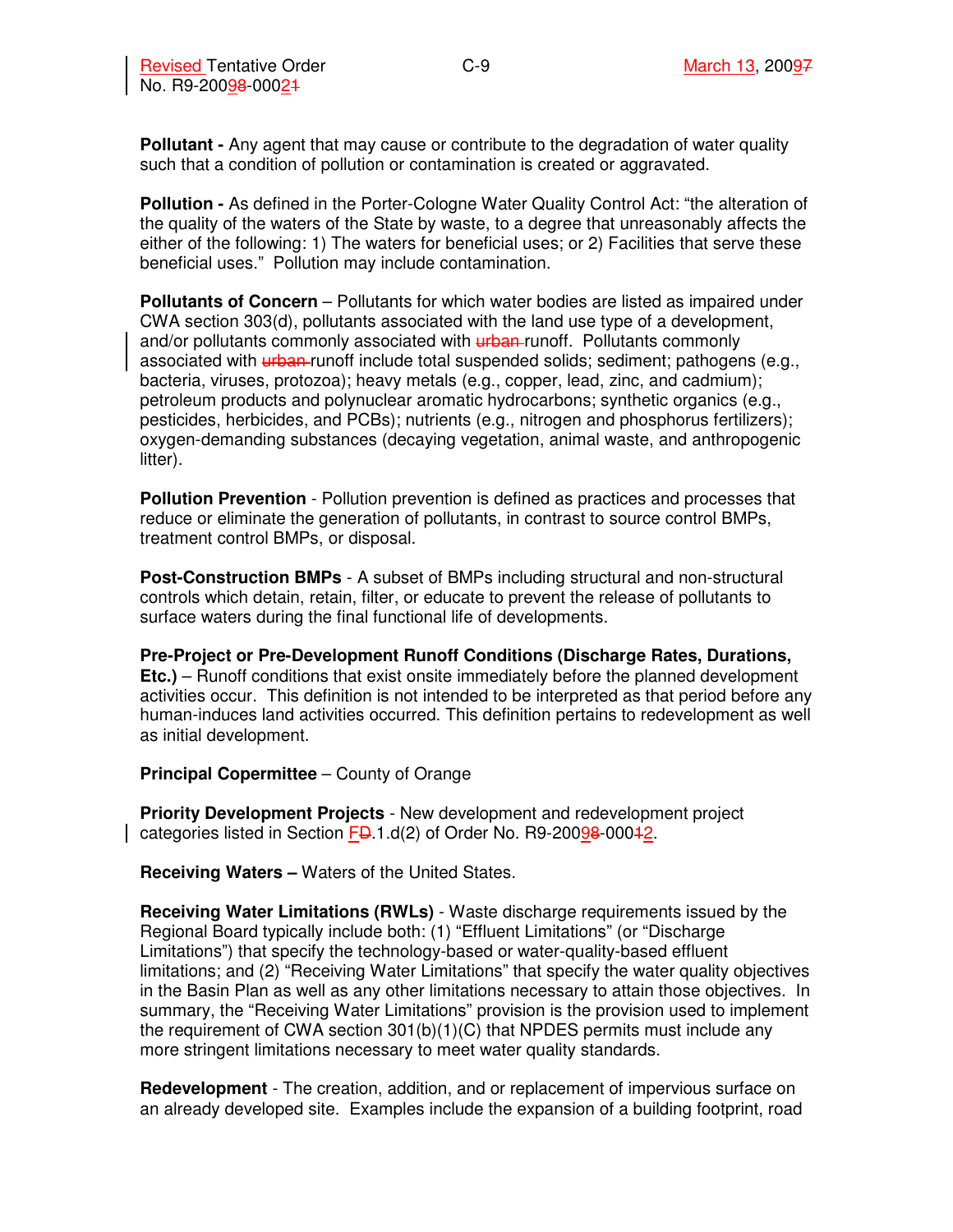widening, the addition to or replacement of a structure, and creation or addition of impervious surfaces. Replacement of impervious surfaces includes any activity that is not part of a routine maintenance activity where impervious material(s) are removed, exposing underlying soil during construction. Redevelopment does not include trenching and resurfacing associated with utility work; resurfacing and reconfiguring surface parking lots and existing roadways; new sidewalk construction, pedestrian ramps, or bikelane on existing roads; and routine replacement of damaged pavement, such as pothole repair.

**Runoff** - All flows in a storm water conveyance system and consists of the following components: (1) storm water (wet weather flows) and (2) non-storm water illicit discharges (dry weather flows).

**Sediment -** Soil, sand, and minerals washed from land into water. Sediment resulting from anthropogenic sources (i.e. human induced land disturbance activities) is considered a pollutant. This Order regulates only the discharges of sediment from anthropogenic sources and does not regulate naturally occurring sources of sediment. Sediment can destroy fish-nesting areas, clog animal habitats, and cloud waters so that sunlight does not reach aquatic plants.

**Shared Treatment Control BMP** - BMPs used by multiple developments to infiltrate, filter, or treat the required volume or flow prior to discharge to a receiving water. This could include, for example, a treatment BMP at the end of an enclosed storm drain that collects runoff from several commercial developments.

**Source Control BMP** – Land use or site planning practices, or structural or nonstructural measures that aim to prevent urban runoff pollution by reducing the potential for contamination at the source of pollution. Source control BMPs minimize the contact between pollutants and urban-runoff.

**State Water Quality Protection Area –** A nonterrestrial marine or estuarine area designated to protect marine species or biological communities from an undesirable alteration in natural water quality, including, but not limited to, areas of special biological significance that have been designated by the State Water Resources Control Board through its water quality control planning process. Areas of special biological significance are a subset of State Water Quality Protection Areas, and require special protection as determined by the State Water Resources Control Board pursuant to the California Ocean Plan adopted and reviewed pursuant to Article 4 (commencing with Section 13160) of Chapter 3 of Division 7 of the California Water Code and pursuant to the Water Quality Control Plan for Control of Temperature in the Coastal and Interstate Waters and Enclosed Bays and Estuaries of California (California Thermal Plan) adopted by the state board.

**Storm Water** – Per 40 CFR 122.26(b)(13), means storm water runoff, snowmelt runoff and surface runoff and drainage.

**Standard Urban-Storm Water Mitigation Plan (SUSMP)** – A plan developed to mitigate the impacts of  $\frac{u}{v}$  when runoff from Priority Development Projects.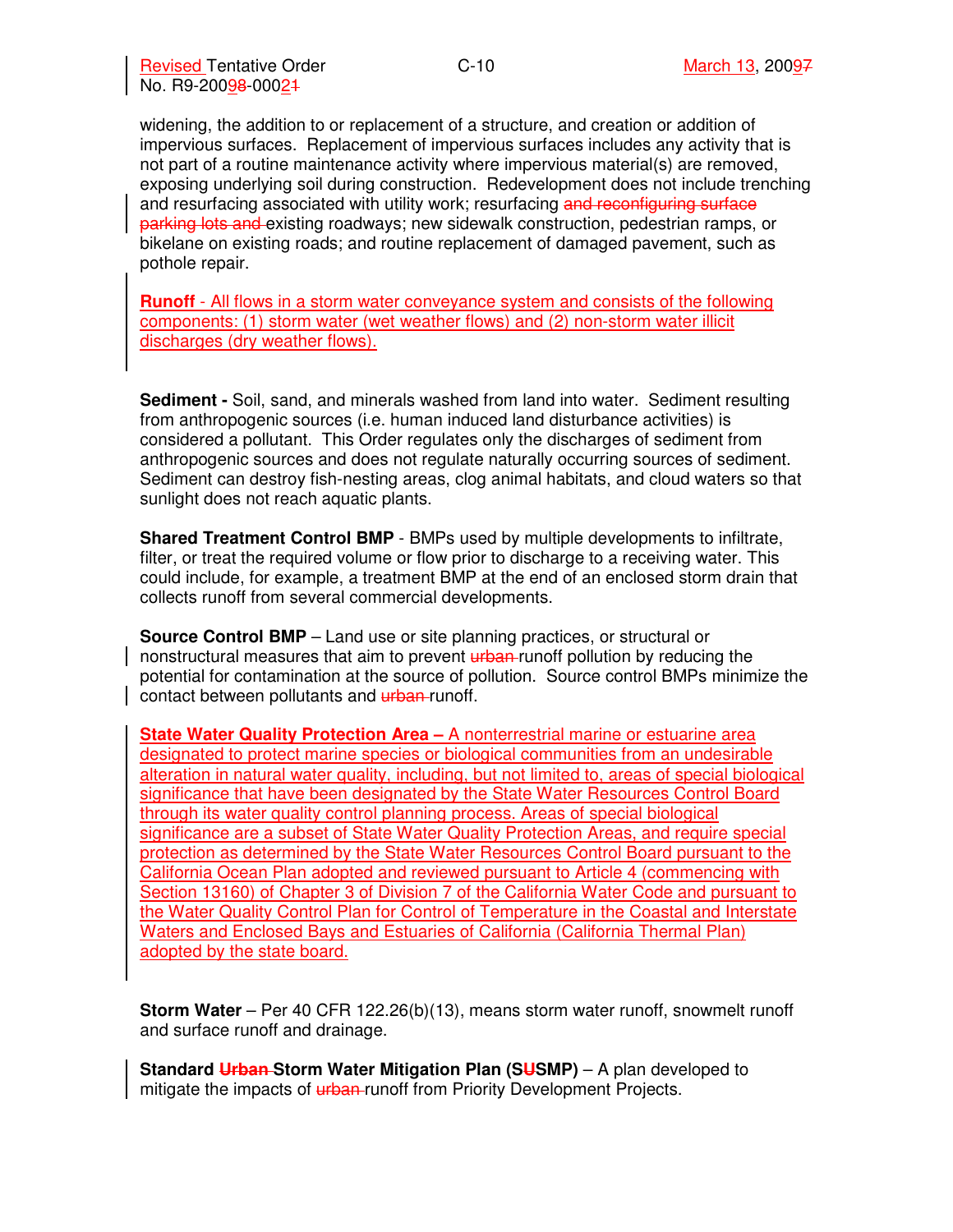**Third Party Inspectors -** Industrial and commercial facility inspectors who are not contracted or employed by a regulatory agency or group of regulatory agencies, such as the Regional Board or Copermittees. The third party inspector is not a regular facility employee self-inspecting their own facility. The third party inspector could be a contractor or consultant employed by a facility or group of businesses to conduct inspections.

**Total Maximum Daily Load (TMDL)** - The maximum amount of a pollutant that can be discharged into a water body from all sources (point and non-point) and still maintain water quality standards. Under CWA section 303(d), TMDLs must be developed for all water bodies that do not meet water quality standards after application of technologybased controls.

**Toxicity** - Adverse responses of organisms to chemicals or physical agents ranging from mortality to physiological responses such as impaired reproduction or growth anomalies). The water quality objectives for toxicity provided in the Water Quality Control Plan, San Diego Basin, Region 9, (Basin Plan), state in part…"All waters shall be free of toxic substances in concentrations that are toxic to, or that produce detrimental physiological responses in human, plant, animal, or aquatic life….The survival of aquatic life in surface waters subjected to a waste discharge or other controllable water quality factors, shall not be less than that for the same water body in areas unaffected by the waste discharge".

**Treatment Control BMP** – Any engineered system designed to remove pollutants by simple gravity settling of particulate pollutants, filtration, biological uptake, media absorption or any other physical, biological, or chemical process.

**Urban Runoff** - All flows in a storm water conveyance system and consists of the following components: (1) storm water (wet weather flows) and (2) non-storm water illicit discharges (dry weather flows).

**Waste** - As defined in CWC Section 13050(d), "waste includes sewage and any and all other waste substances, liquid, solid, gaseous, or radioactive, associated with human habitation, or of human or animal origin, or from any producing, manufacturing, or processing operation, including waste placed within containers of whatever nature prior to, and for purposes of, disposal."

Article 2 of CCR Title 23, Chapter 15 (Chapter 15) contains a waste classification system that applies to solid and semi-solid waste, which cannot be discharged directly or indirectly to water of the state and which therefore must be discharged to land for treatment, storage, or disposal in accordance with Chapter 15. There are four classifications of waste (listed in order of highest to lowest threat to water quality): hazardous waste, designated waste, non-hazardous solid waste, and inert waste.

**Water Quality Assessment** – Assessment conducted to evaluate the condition of nonstorm water and storm water discharges, and the water bodies which receive these discharges.

**Water Quality Objective** - Numerical or narrative limits on constituents or characteristics of water designated to protect designated beneficial uses of the water. [California Water Code Section 13050 (h)]. California's water quality objectives are established by the State and Regional Water Boards in the Water Quality Control Plans.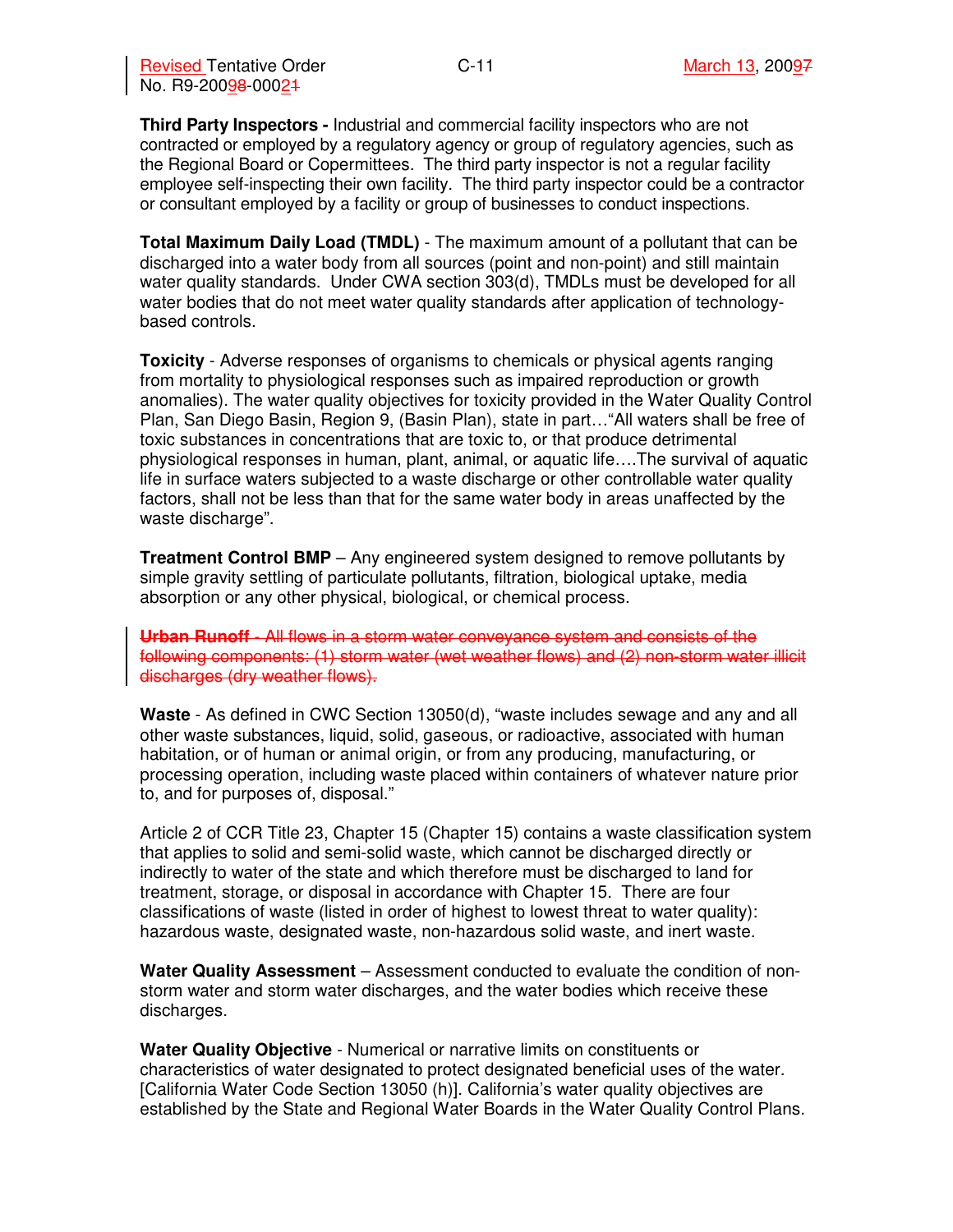Numeric or narrative limits for pollutants or characteristics of water designed to protect the beneficial uses of the water. In other words, a water quality objective is the maximum concentration of a pollutant that can exist in a receiving water and still generally ensure that the beneficial uses of the receiving water remain protected (i.e., not impaired). Since water quality objectives are designed specifically to protect the beneficial uses, when the objectives are violated the beneficial uses are, by definition, no longer protected and become impaired. This is a fundamental concept under the Porter Cologne Act. Equally fundamental is Porter Cologne's definition of pollution. A condition of pollution exists when the water quality needed to support designated beneficial uses has become unreasonably affected or impaired; in other words, when the water quality objectives have been violated. These underlying definitions (regarding beneficial use protection) are the reason why all waste discharge requirements implementing the federal NPDES regulations require compliance with water quality objectives. (Water quality objectives are also called water quality criteria in the CWA.)

**Water Quality Standards** - The beneficial uses (e.g., swimming, fishing, municipal drinking water supply, etc.,) of water and the water quality objectives necessary to protect those uses.

**Waters of the State** - Any water, surface or underground, including saline waters within the boundaries of the State [CWC section 13050 (e)]. The definition of the Waters of the State is broader than that for the Waters of the United States in that all water in the State is considered to be a Waters of the State regardless of circumstances or condition. Under this definition, a MS4 is always considered to be a Waters of the State.

**Waters of the United States** - As defined in the 40 CFR 122.2, the Waters of the U.S. are defined as: "(a) All waters, which are currently used, were used in the past, or may be susceptible to use in interstate or foreign commerce, including all waters which are subject to the ebb and flow of the tide; (b) All interstate waters, including interstate "wetlands;" (c) All other waters such as intrastate lakes, rivers, streams (including intermittent streams), mudflats, sandflats, "wetlands," sloughs, prairie potholes, wet meadows, playa lakes, or natural ponds the use, degradation or destruction of which would affect or could affect interstate or foreign commerce including any such waters: (1) Which are or could be used by interstate or foreign travelers for recreational or other purposes; (2) From which fish or shellfish are or could be taken and sold in interstate or foreign commerce; or (3) Which are used or could be used for industrial purposes by industries in interstate commerce; (d) All impoundments of waters otherwise defined as waters of the United States under this definition: (e) Tributaries of waters identified in paragraphs (a) through (d) of this definition; (f) The territorial seas; and (g) "Wetlands" adjacent to waters (other than waters that are themselves wetlands) identified in paragraphs (a) through (f) of this definition. Waters of the United States do not include prior converted cropland. Notwithstanding the determination of an area's status as prior converted cropland by any other federal agency, for the purposes of the Clean Water Act, the final authority regarding Clean Water Act jurisdiction remains with the EPA."

**Watershed** - That geographical area which drains to a specified point on a water course, usually a confluence of streams or rivers (also known as drainage area, catchment, or river basin).

Watershed Urban-Runoff Management Plan (WURMP) – A written description of the specific watershed urban-runoff management measures and programs that each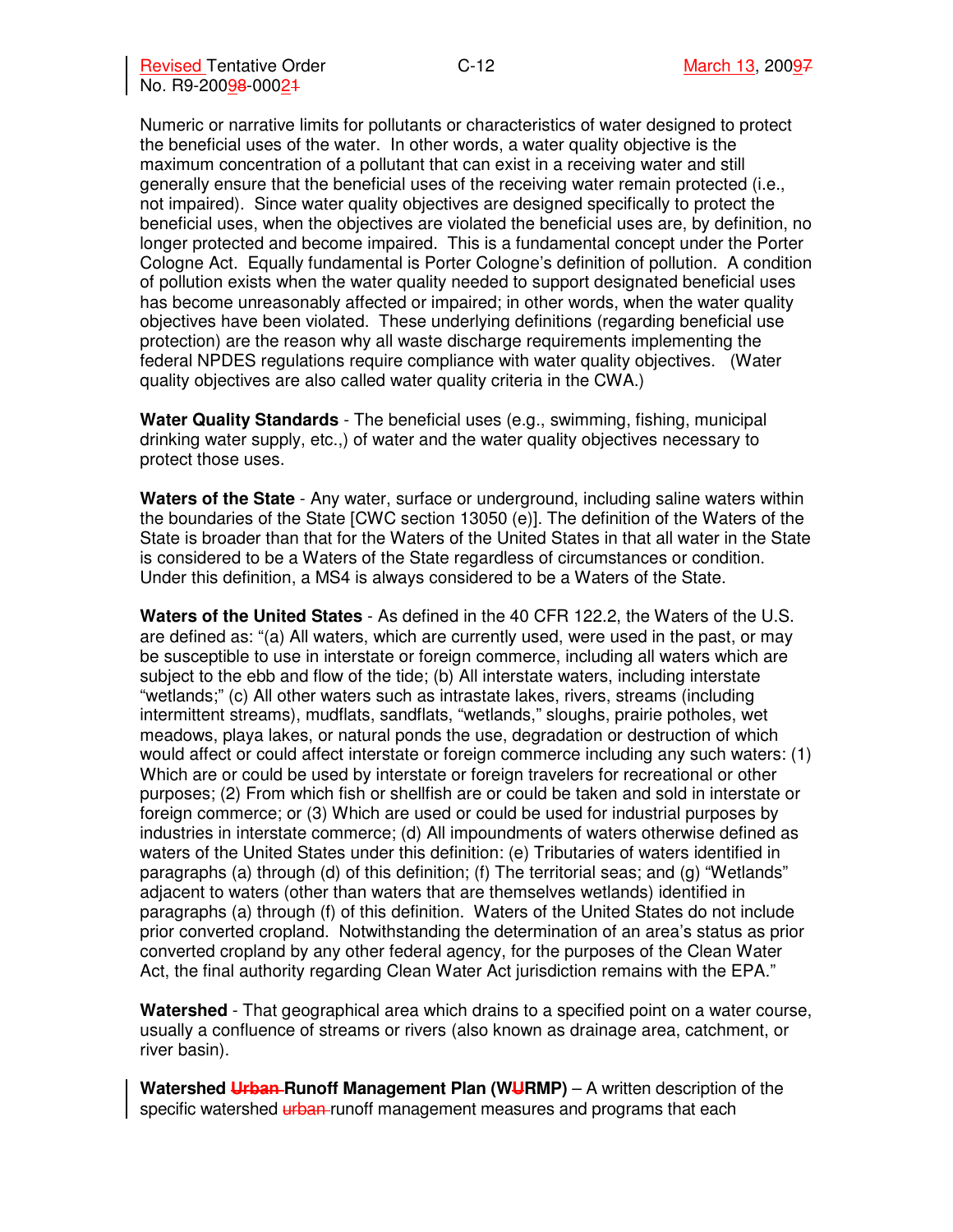Revised Tentative Order **March 13, 2009**7 No. R9-20098-00024

watershed group of Copermittees will implement to comply with this Order and ensure that storm water pollutant discharges in urban runoff are reduced to the MEP and do not cause or contribute to a violation of water quality standards.

**WDRs** – Waste Discharge Requirements

**Wet Season** – October 1 through April 30 of each year.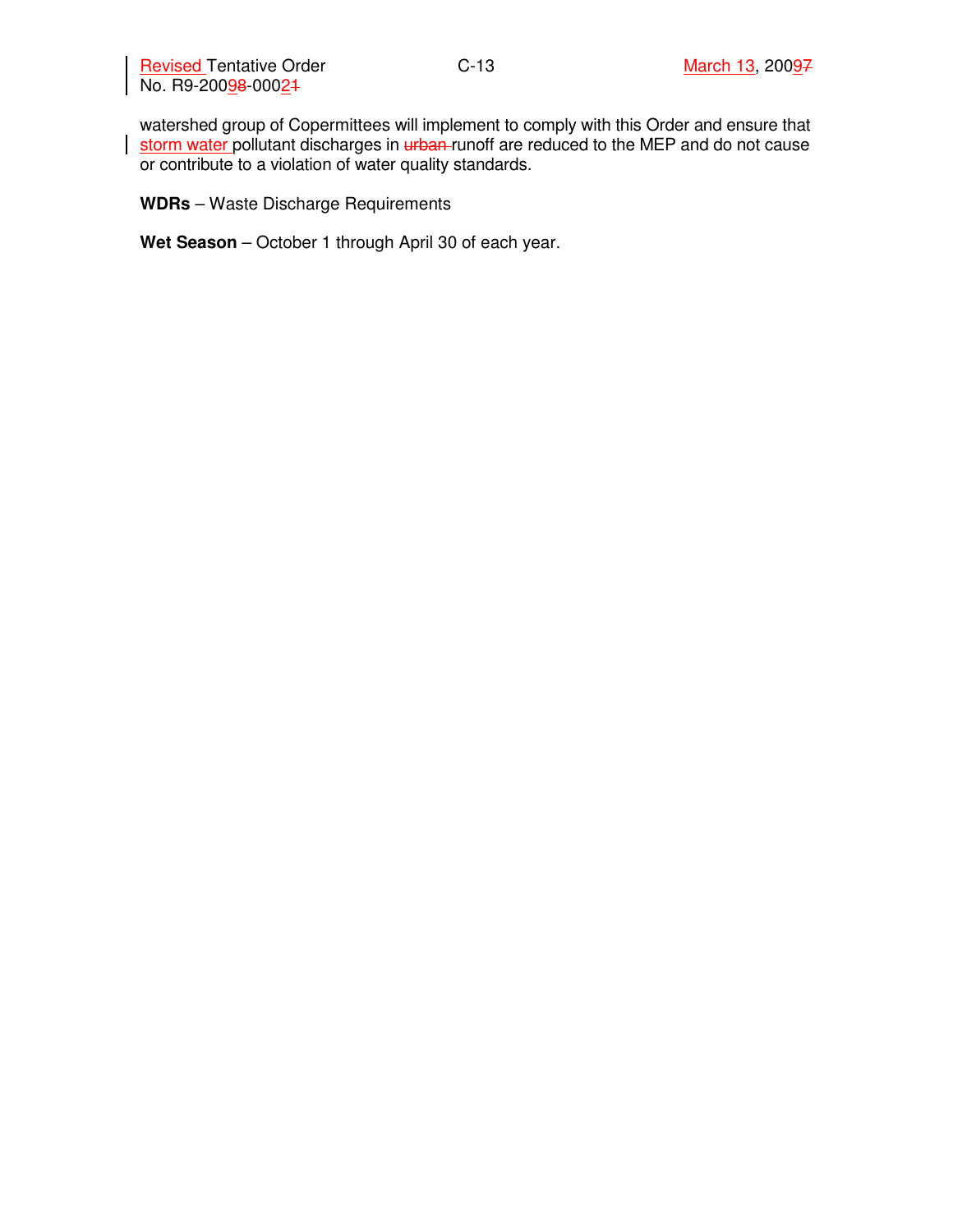$\overline{\phantom{a}}$ 

### **ATTACHMENT D**

# **SCHEDULED SUBMITTALS SUMMARY**

| <b>Submittal</b>                                                                    | <b>Permit Section</b>     | <b>Completion Date</b>                    | <b>Frequency</b> |
|-------------------------------------------------------------------------------------|---------------------------|-------------------------------------------|------------------|
| BMPs or prohibitions on dry-weather                                                 | B.2                       | 365 days after adoption                   | Annual           |
| discharges listed in Section B.2                                                    |                           | and in annual reports                     |                  |
| Submit Certified Statement of Adequate Legal                                        | EG <sub>2</sub>           | 365 days after adoption                   | One time         |
| Authority                                                                           |                           | of the Order                              |                  |
| Flood Control Structure BMP Inventory and                                           | $\overline{DF}.3.a.(4)$   | Fall 20098                                | One time         |
| Evaluation                                                                          |                           |                                           |                  |
| Business Plan for Funding Municipal Storm                                           | FH <sub>3</sub>           | Within five years after                   | One time         |
| Water Management                                                                    |                           | adoption of the Order                     |                  |
| Updated Jurisdictional Urban-Runoff                                                 | KH1.a                     | 365 days after adoption                   | One time         |
| <b>Management Plans</b>                                                             |                           | of the Order                              |                  |
| Updated Watershed Urban-Runoff                                                      | HK1.b                     | January 31, 200910                        | One time         |
| <b>Management Plans</b>                                                             |                           |                                           |                  |
| <b>Updated SUSMPs</b>                                                               | KH.2.a                    | 365 days after adoption                   | One time         |
|                                                                                     |                           | of the Order                              |                  |
| Report of Waste Discharge                                                           | H K 2.b                   | At least 210 days prior to                | One time         |
|                                                                                     |                           | expiration of this Order                  |                  |
| Submit to Principal Copermittee(s) individual                                       | KH.3.a.(1)                | Prior to September 30,                    | Annual           |
| JURMP Annual Reports                                                                |                           | 20089 and annually                        |                  |
|                                                                                     |                           | thereafter (Principal                     |                  |
|                                                                                     |                           | Copermittee specifies                     |                  |
|                                                                                     |                           | date of submittal)                        |                  |
| Principal Copermittee submits JURMP Annual                                          | H K.3.a.(2)               | September 30, 20089                       | Annual           |
| Reports to Regional Board                                                           |                           | and annually thereafter                   |                  |
| Lead Watershed Copermittees submit                                                  | KH.3.b.(1)                | Prior to January 31,                      | Annual           |
| WURMP Annual Reports to Principal                                                   |                           | 200910 (Principal                         |                  |
| Copermittee                                                                         |                           | Copermittee specifies                     |                  |
|                                                                                     |                           | date of submittal)                        |                  |
| Principal Copermittee submits WURMP                                                 | H K.3.b.(3)               | January 31, 200910 and                    | Annual           |
| Annual Reports to Regional Board                                                    |                           | annually thereafter                       | One Time         |
| Principal Copermittee submits Notification of<br><b>Principal Copermittee</b>       | J <sub>M</sub>            | 180 days after adoption<br>of the Order   |                  |
|                                                                                     | Monitoring and            |                                           | Annual           |
| Principal Copermittee submits description of<br>Receiving Waters Monitoring Program |                           | September 1, 20089 and                    |                  |
|                                                                                     | Reporting<br>Program (M&R | annually thereafter                       |                  |
|                                                                                     |                           |                                           |                  |
|                                                                                     | Program),                 |                                           |                  |
|                                                                                     | III.A.1                   |                                           | Annual           |
| Receiving Waters and Urban-Runoff<br><b>Monitoring Annual Reports</b>               | M&R Program,<br>III.A.2   | April 1, 20089 and<br>annually thereafter |                  |
| Principal Copermittee submits interim                                               | M&R Program,              | January 31, 20098 and                     | <b>Twice-One</b> |
| Receiving Waters Monitoring Program Annual                                          | III.B                     |                                           | Time             |
| Report                                                                              |                           |                                           |                  |
| <b>Hydromodification Management Plan</b>                                            | F.1.h.56                  | Draft within 2 years of                   | One Time         |
|                                                                                     |                           | adoption of the Order                     | for Draft        |
| <b>Trash and Litter Impairment Special Study</b>                                    | <b>M&amp;R Program</b>    | <b>Draft Monitoring Protocol</b>          | One Time         |
|                                                                                     | II.D.56                   | and Locations within 365                  |                  |
|                                                                                     |                           | days of Order adoption                    |                  |
|                                                                                     |                           |                                           |                  |